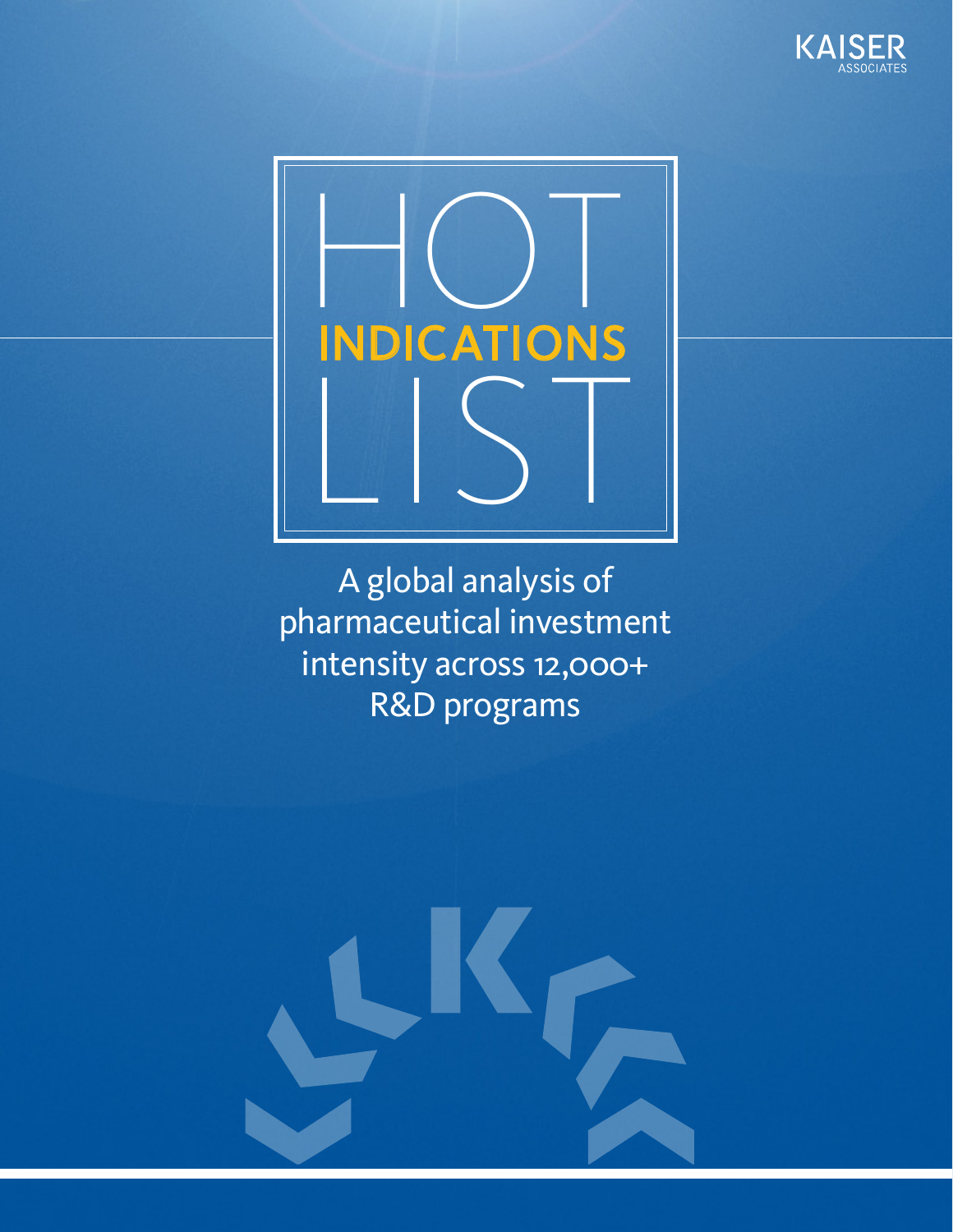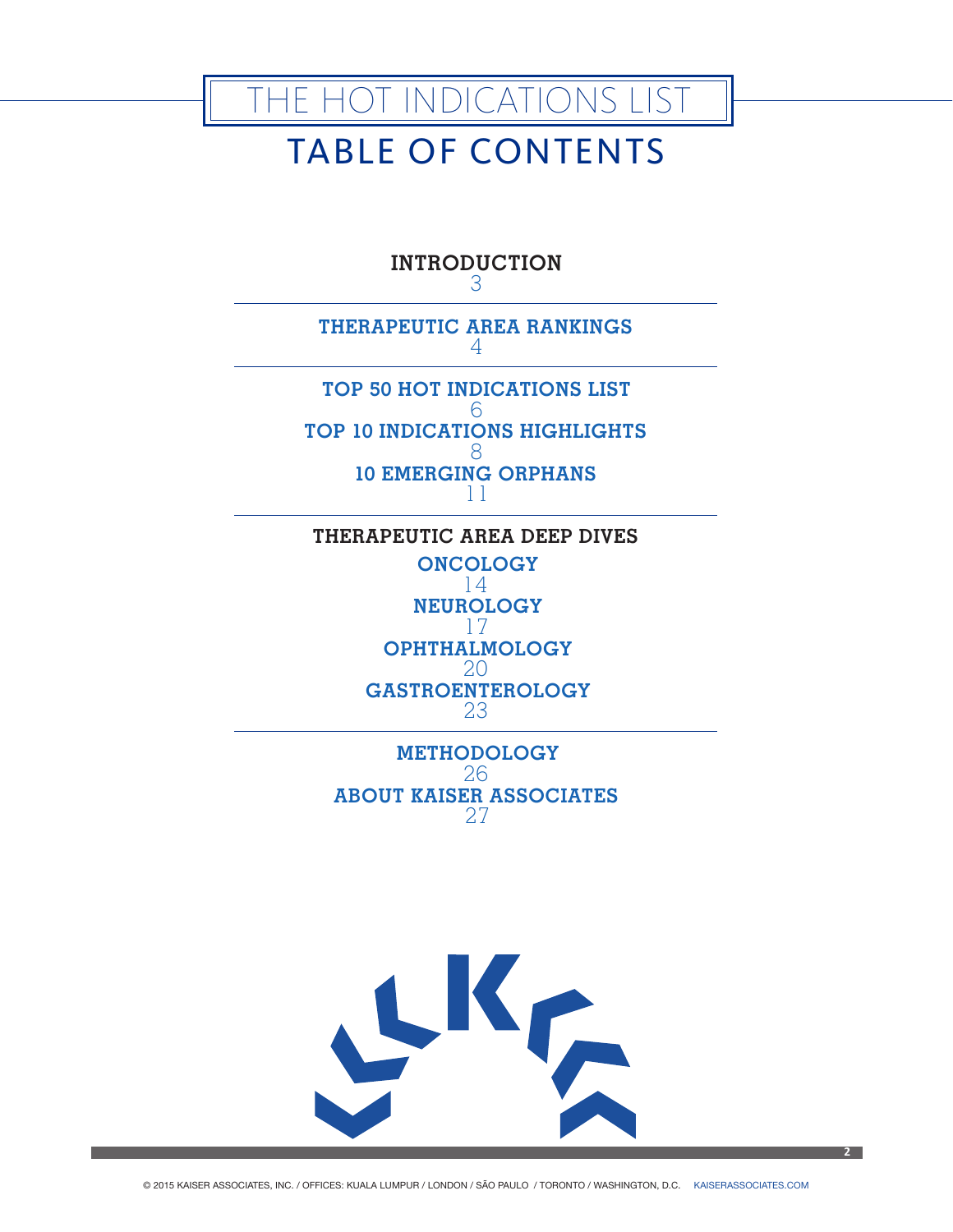### INTRODUCTION

#### ABOUT THE HOT INDICATIONS LIST

The pharmaceutical landscape is seeing unprecedented progress in the development of therapeutics for some of the most challenging diseases and disorders. In 2014, the FDA approved 41 new drugs, the highest recorded number since 1996. Throughout the year, Life Sciences publications were flooded with headlines about newly available drugs for hepatitis C, diabetes, and a variety of cancers, including melanoma, lymphoma, and lung cancer. There is no doubt that these indications were "hot" in 2014, and the companies bringing these novel treatments to market are well positioned to benefit from the momentum behind these diseases.

## The ultimate question pharmaceutical companies will continue to ask themselves this year is **"What is the next big thing?"**

More importantly, they will ask

### **"What is the next big thing for our company's portfolio?"**

To begin to answer these questions, Kaiser Associates conducted a comprehensive analysis of nearly **every pharma R&D program in the world**—over 12,000 programs across almost 600 indications. We developed a proprietary index that considers trends in development investment, fundraising, and scientific generation. The goal of our analysis is to predict which indications will be "hot" over the next 5+ years, based on the future indicators of therapeutics innovation.

Kaiser's Hot Indications List is the only global analysis of pharmaceutical investment intensity that considers new drug development investments from industry, financial markets, and the scientific community. We hope you find these insights useful and please, [contact us](http://info.kaiserassociates.com/hot-indications/contact-the-healthcare-team) to learn more about specific indications, or how this analysis can support your company's portfolio planning efforts.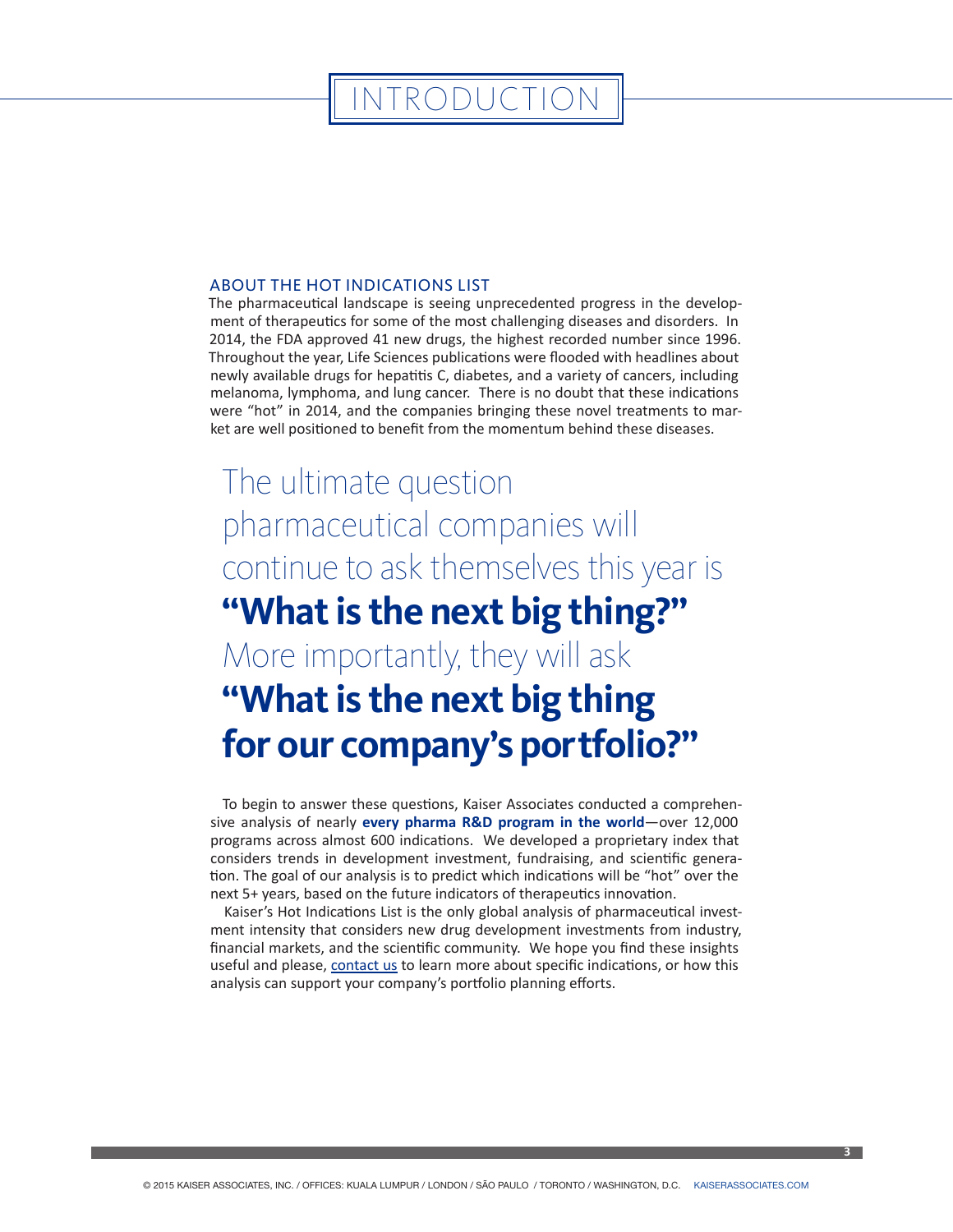### THERAPEUTIC AREA RANKINGS



### $\begin{array}{c}\n\hline\n\end{array}$ hroughout our analysis, high-ranking Therapeutic Areas (TAs) tend to have at least one thing in common—a focus on innovation for high burden diseases. The potential to introduce treatment options to highly

underserved populations, along with demand supporting high prices, is attracting an unprecedented level of investment. This trend is common across the top 5 TAs, representing over half of the industry's overall efforts, and the top 12 that comprise 80%.

Oncology is the clear stand-out TA, and demonstrates a "king effect" in every evaluation category. Investment intensity for Oncology is twice as high as the next TA, and 26 of the Top 100 Hot Indications are cancers. The 979 companies developing Oncology drugs are represented by many big industry players and very well-funded smaller companies, with both groups investing fairly equally in treatments for both solid tumors and blood-borne cancers. These companies raised over \$4B from venture capital (VC) and initial public offerings (IPOs) events in 2014 alone, which may suggest a trend towards over-investment and possibly over-valuation. This glut of investment will likely mean longer-term that prices will come down as more me-too products enter the market, and payers begin to push back with more options available. Regardless,

Oncology will continue to be an exciting space for companies and investors to support the wide array of innovative treatments in development.

Infectious Disease is a surprising #2 in the TA ranking, especially given that the leading indication, **bacterial infections (#15)**, is a highly genericized market. Infectious Disease is strongly driven by viral indications, with GSK in particular providing much of the innovation through vaccines for **influenza (#18)**, **HIV / AIDs (#28)**, **dengue fever (#63)**, and **cytomegalovirus (#68)**, amongst others.

Endocrinology's #3 rank is due in large part to **diabetes (#4)**, which has the second highest number of overall programs, as well as **obesity (#30)**. Both indications received a significant amount of VC funding, over \$200M each; however, the TA ranked unexpectedly low for IPOs at #11 overall. The Endocrinology pipeline is not without innovation, but investment seems to be driven more by growth in prevalence and global patient populations than by new technologies.

Cardiology, despite being the most prevalent category,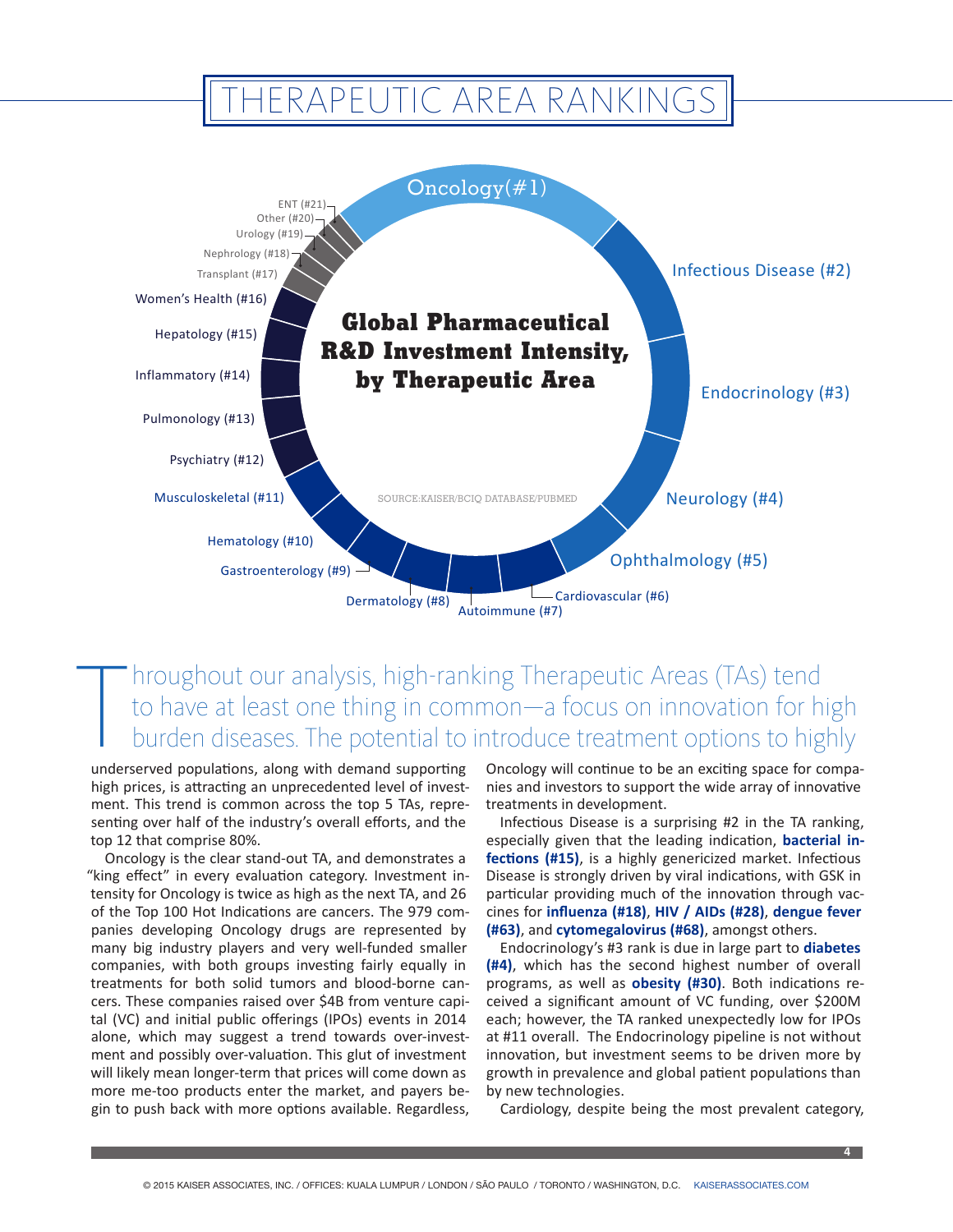### **IERAPEUTIC AREA RANKINGS**

#### **Therapeutic Area Drug Development Intensity, with Contributing Factors**

*Scientific Focus* score includes clinical programs by stage, total publications and one-year growth in publications *Financial Investment score* includes 2014 VC funding, 2014 IPO values, and historical number of FDA approvals by company *Bubble size* represents the total R&D Investment Intensity for all indications in the Therapeutic Area



SOURCE: KAISER/BCIQ DATABASE/PUBMED

is towards the middle of the pack at #6. There are some mega-blockbusters on the near-term horizon in Cardiology, such as Novartis' *Entresto®* and Amgen's PCSK9 inhibitor *Repatha®*, which analysts project will each surpass \$5B in global sales. However, lower investment activity from IPOs and VCs is likely due to the genericization of drugs for such common indications as **hypertension (#71)** and risk of **myocardial infarction (#76)**.

Urology and Women's Health are both surprisingly void of investment. Despite the big Urology markets for **overactive bladder / incontinence (#138)**, **benign prostatic hyperplasia (#197)**, and **erectile dysfunction (#245)**, there is virtually no drug innovation in Urology outside of **prostate cancer (#5)**, and to a lesser extent, **bladder cancer (#89)**. However, both of these indications are grouped in Oncology in our analysis. **Interstitial cystitis (#98)** is the only Women's Health-related indication in the Top 100, with 14 total programs that are all Phase II or earlier.

The final sections of this analysis include detailed Deep Dives into four Therapeutic Areas that we found to have particularly interesting pipeline technologies, investment trends, and market dynamics. As mentioned above, Oncology stands head and shoulders above the other TAs in virtually all aspects. Neurology includes an interesting mix of high-prevalence disorders, such as the top ranked indication **pain (#1)**, as well as a host of rare diseases like **Huntington's disease (#104)**, which is also profiled in the Ten Emerging Orphans section. Gastroenterology continues to mature, as the highest levels of investment intensity focus on rounding out treatment options for **ulcerative colitis (#27)** and **Crohn's disease (#43)**. And Ophthalmology draws high levels of VC and IPO investments to fund the development of innovative treatments for retina disorders like **age-related macular degeneration (#14)**, as well as other eye conditions.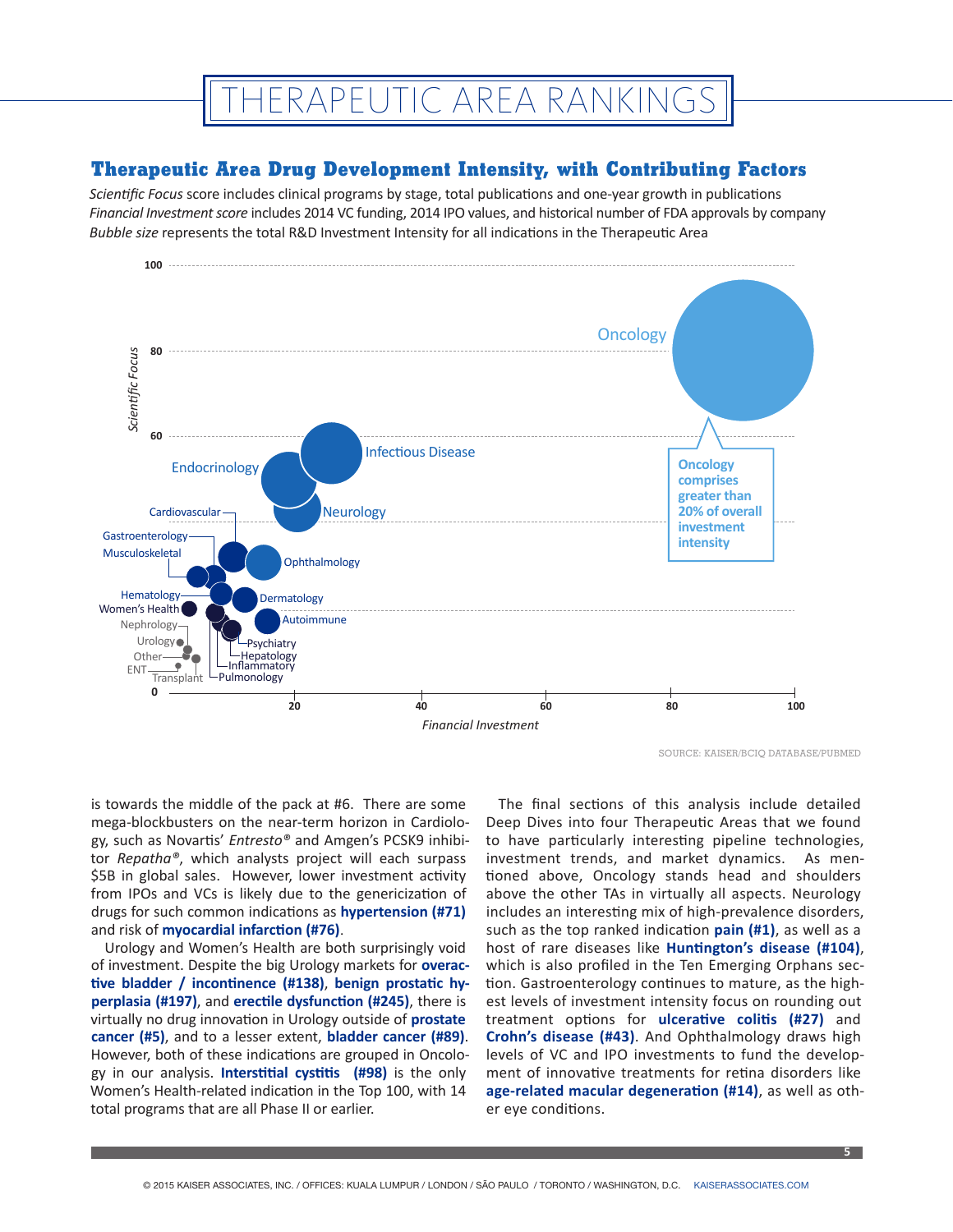Top 50 Hot Indications based on 2014 Investment Intensity: Pipeline Score, R&D Funding, and Academic Focus

| <b>RANK</b>    | <b>INDICATION</b>                      | <b>THERAPEUTIC AREA</b>   | <b>PROGRAMS</b> |
|----------------|----------------------------------------|---------------------------|-----------------|
| 1              | Pain                                   | Neurology                 | 343             |
| $\overline{2}$ | Breast cancer                          |                           | 307             |
| 3              |                                        | Oncology                  |                 |
|                | Non-small cell lung cancer (NSCLC)     | Oncology                  | 197             |
| 4              | Diabetes                               | Endocrinology             | 338             |
| 5              | Prostate cancer                        | Oncology                  | 198             |
| 6              | Pancreatic cancer                      | Oncology                  | 174             |
| 7              | Colorectal cancer                      | Oncology                  | 172             |
| 8              | Rheumatoid arthritis (RA)              | Autoimmune                | 223             |
| 9              | Acute myelogenous leukemia (AML)       | Oncology                  | 137             |
| 10             | Alzheimer's disease (AD)               | Neurology                 | 230             |
| 11             | Liver cancer                           | Oncology                  | 117             |
| 12             | Depression                             | Psychiatry                | 64              |
| 13             | Non-Hodgkin's lymphoma (NHL)           | Oncology                  | 93              |
| 14             | Age-related macular degeneration (AMD) | Ophthalmology             | 92              |
| 15             | <b>Bacterial infections</b>            | Infectious                | 112             |
| 16             | Schizophrenia                          | Psychiatry                | 65              |
| 17             | Multiple sclerosis (MS)                | Autoimmune                | 129             |
| 18             | Influenza virus                        | <b>Infectious Disease</b> | 148             |
| 19             | Lupus                                  | Autoimmune                | 58              |
| 20             | Ovarian cancer                         | Oncology                  | 159             |
| 21             | Psoriasis                              | Dermatology               | 96              |
| 22             | Acute lymphoblastic leukemia (ALL)     | Oncology                  | 33              |
| 23             | Brain cancer                           | Oncology                  | 156             |
| 24             | Chronic lymphocytic leukemia (CLL)     | Oncology                  | 64              |
| 25             | Multiple myeloma (MM)                  | Oncology                  | 113             |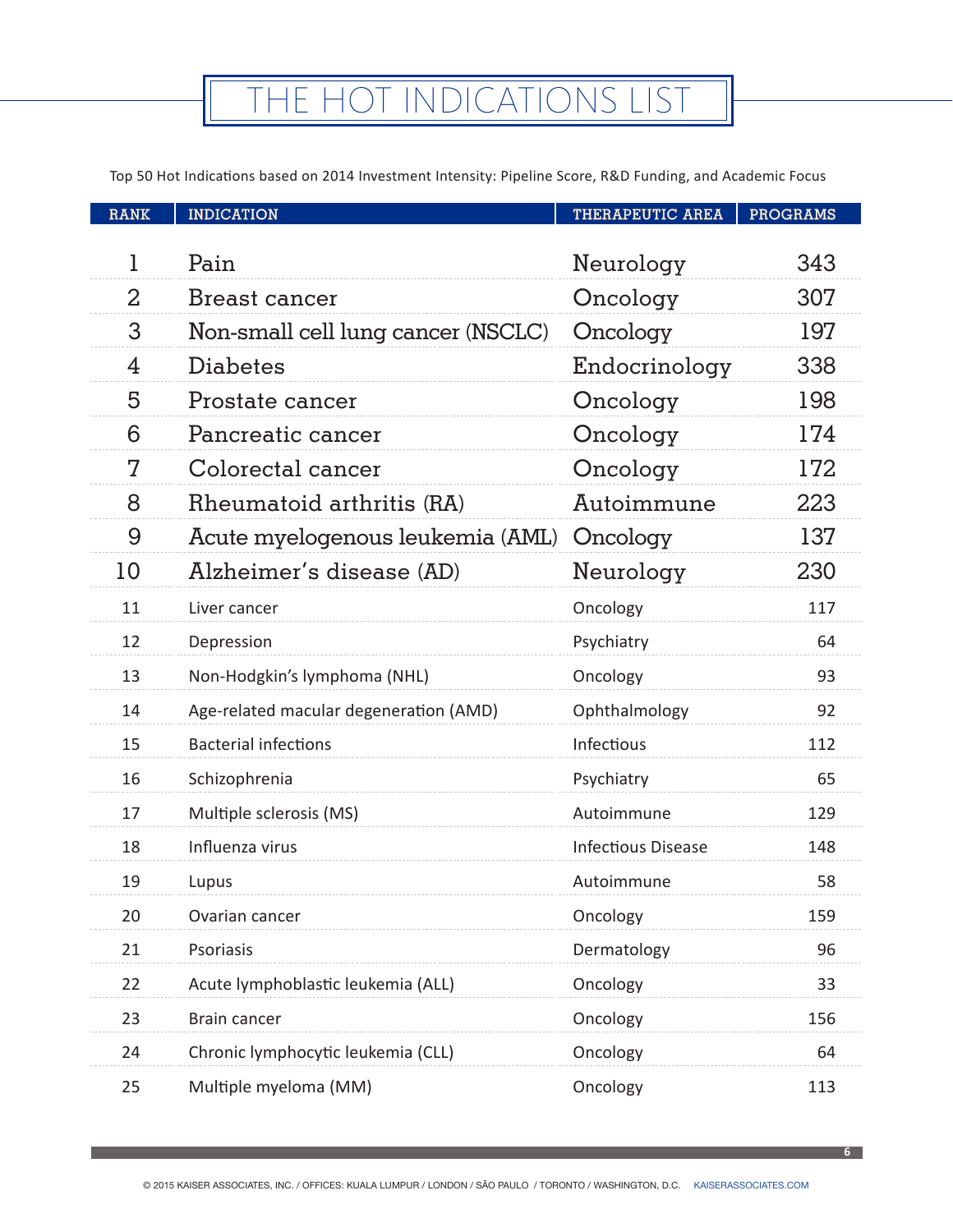# THE HOT INDICATIONS LIST

| <b>RANK</b> | <b>INDICATION</b>                | <b>THERAPEUTIC AREA</b>   | <b>PROGRAMS</b> |
|-------------|----------------------------------|---------------------------|-----------------|
|             |                                  |                           |                 |
| 26          | Melanoma                         | Oncology                  | 161             |
| 27          | Ulcerative colitis               | Gastroenterology          | 104             |
| 28          | HIV / AIDS                       | <b>Infectious Disease</b> | 131             |
| 29          | Hepatitis C virus (HCV)          | Hepatology                | 111             |
| 30          | Obesity                          | Endocrinology             | 70              |
| 31          | Diabetic macular edema (DME)     | Ophthalmology             | 27              |
| 32          | Neuroendocrine tumors            | Oncology                  | 34              |
| 33          | Allergy                          | Inflammatory              | 52              |
| 34          | Acne                             | Dermatology               | 36              |
| 35          | Asthma                           | Inflammatory              | 141             |
| 36          | Anemia                           | Hematology                | 43              |
| 37          | B-cell lymphoma                  | Oncology                  | 69              |
| 38          | Graft-versus-host disease (GvHD) | Transplant                | 34              |
| 39          | Parkinson's disease (PD)         | Neurology                 | 139             |
| 40          | Gastric cancer                   | Oncology                  | 68              |
| 41          | Head and neck cancer             | Oncology                  | 71              |
| 42          | Renal cancer                     | Oncology                  | 73              |
| 43          | Crohn's disease                  | Gastroenterology          | 61              |
| 44          | Dermatitis                       | Dermatology               | 69              |
| 45          | Liver disease                    | Hepatology                | 35              |
| 46          | Pulmonary fibrosis               | Pulmonology               | 45              |
| 47          | Heart failure                    | Cardiovascular            | 65              |
| 48          | Liver fibrosis                   | Hepatology                | 20              |
| 49          | Ischemia / reperfusion injury    | Cardiovascular            | 61              |
| 50          | Glaucoma                         | Ophthalmology             | 61              |

SOURCE: KAISER/BCIQ DATABASE/PUBMED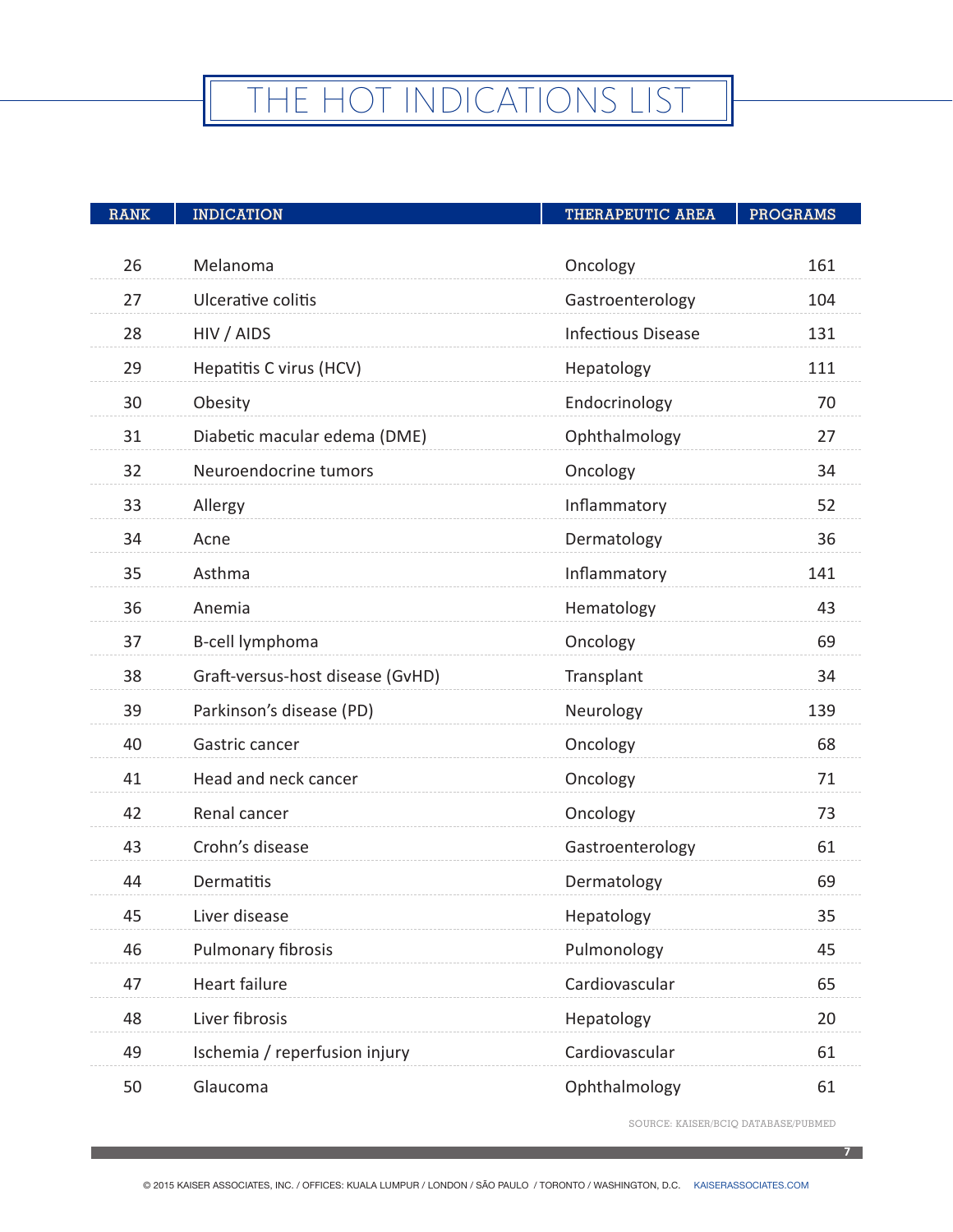

PROGRAM **2014** HIGHLIGHTS



992 **Companies with Top 10 indications**

31 **Initial Public Offerings**

42 **Companies Raised VC Funding**

2,319 **Drug Programs**

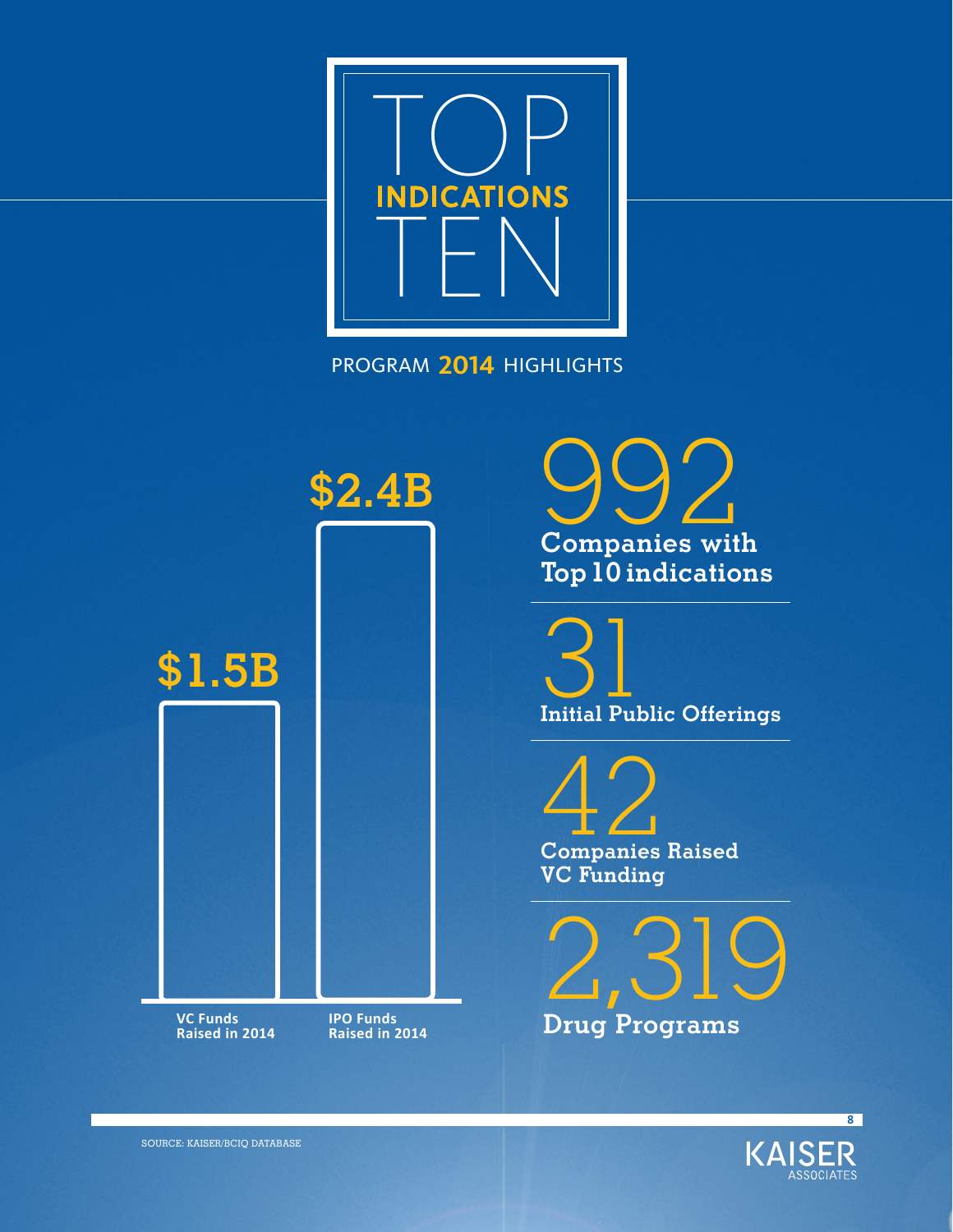### OP TEN INDICATIONS

### **Late Stage Pipelines for Top Ten Indications, by Phase**



T he pipelines of the Top 10 Hot Indications tell an interesting story. Despite Oncology dominating the Top 10 overall, pain (#1) and diabetes (#4) lead the pack in late stage (Phases II and III) programs.

Amongst the 6 Oncology indications in the Top 10, companies with programs for **breast cancer (#2)** and **non-small cell lung cancer (#3)** have the most late-stage "shots on goal," and are being developed by a broad field of companies. Novartis, Bristol-Myers Squibb, Amgen, and Roche/Genentech are among the leading Large Cap companies developing late-stage Oncology drugs with indications in our Top 10. Pfizer and Eli Lilly have developed robust pipelines that span our Top 10, including late stage programs for pain, diabetes, **rheumatoid arthritis (#8)**, **Alzheimer's disease (#10)**, and a multitude of Oncology therapies for Top 10 Indications.

Clinical-stage companies are also providing meaningful Phase III candidates, which may offer big players additional

opportunities to capture share and enter markets earlier through licensing and acquisition. For example, Northwest Biotherapeutics is awaiting partnership to enter Phase III trials for its *DCVax*® technology for **prostate cancer (#5)**, in addition to its ongoing Phase III trial for **brain cancer (#23)**. Other notable clinical-stage portfolios include Synta Pharmaceutical, which has Phase III for non-small cell lung cancer and **acute myelogenous leukemia (#9)**, and Nektar Therapeutics with several un-partnered candidates for complementary pain indications.

2014 was also a big year for investment in our Top 10 Indications. Across these indications, 42 companies received VC funding totaling nearly \$1.5B in investments.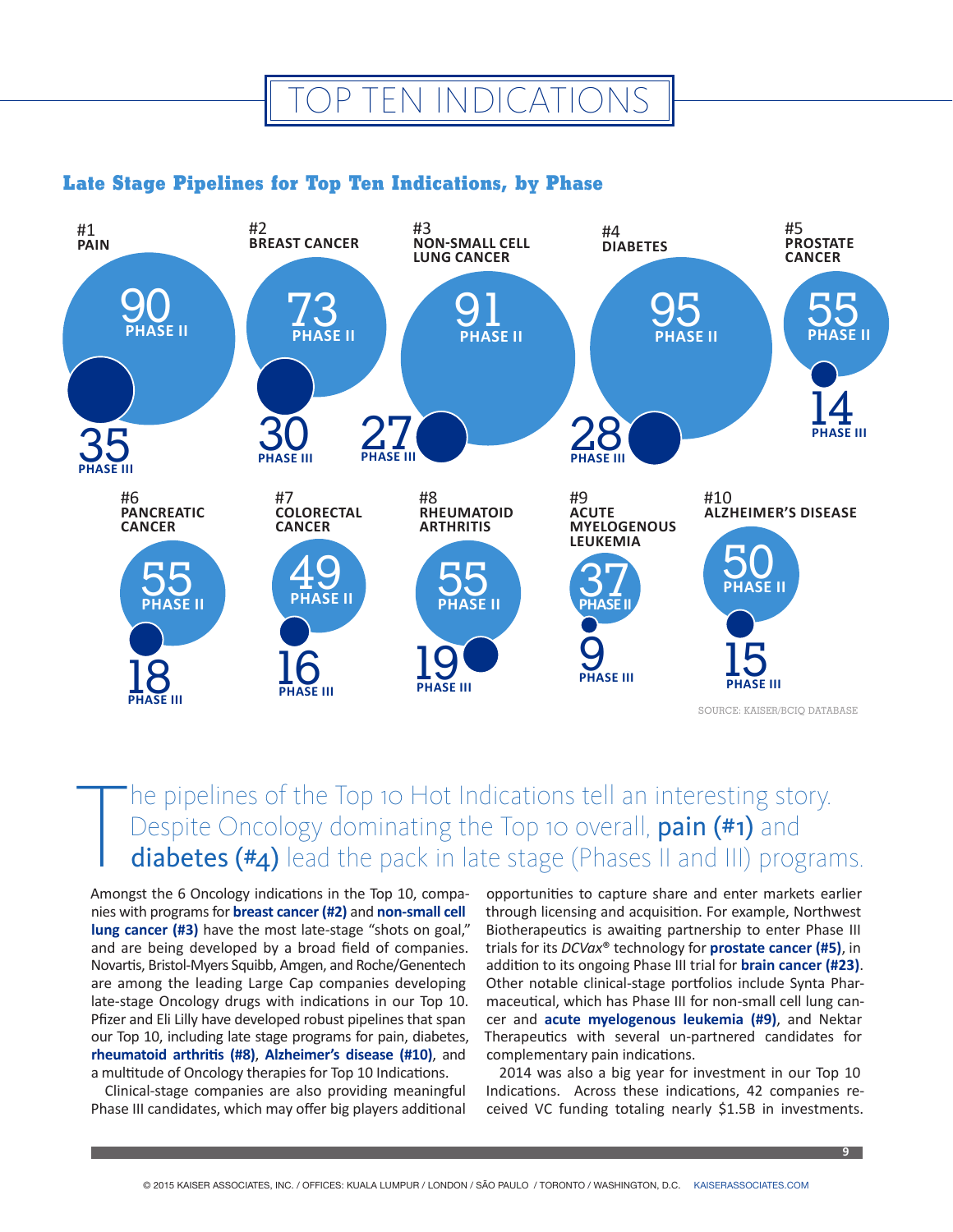

### **Funds Raised from IPOs and VC in 2014, for Top 10 Indications**

Sum of funds raised by companies with at least one program



SOURCE: KAISER/BCIQ DATABASE

Moreover, many venture capitalists saw sizable liquidity events, with 31 IPOs representing nearly \$2.4B.

The market is witnessing a tremendous amount of development investment intensity from clinical-stage portfolio companies with targeted pipelines, particularly in Oncology. These startups typically leverage a core platform technology for targeted therapeutic areas, and have garnered overwhelming, albeit highly speculative, attention from the investor community. For example, last year

Juno Therapeutics raised over \$614M from 2 rounds of VC funding and an IPO to support its early stage portfolio of CAR and TCR cancer-fighting technologies. Similarly, Intarcia Therapeutics landed \$210M in VC, estimated to be the largest private biotech funding in 25 years, to fund its only program—a Phase III trial for ITCA 650 in type 2 diabetes.

Kaiser expects to see significant sustained drug development investment within these Top 10 Indications for the foreseeable future.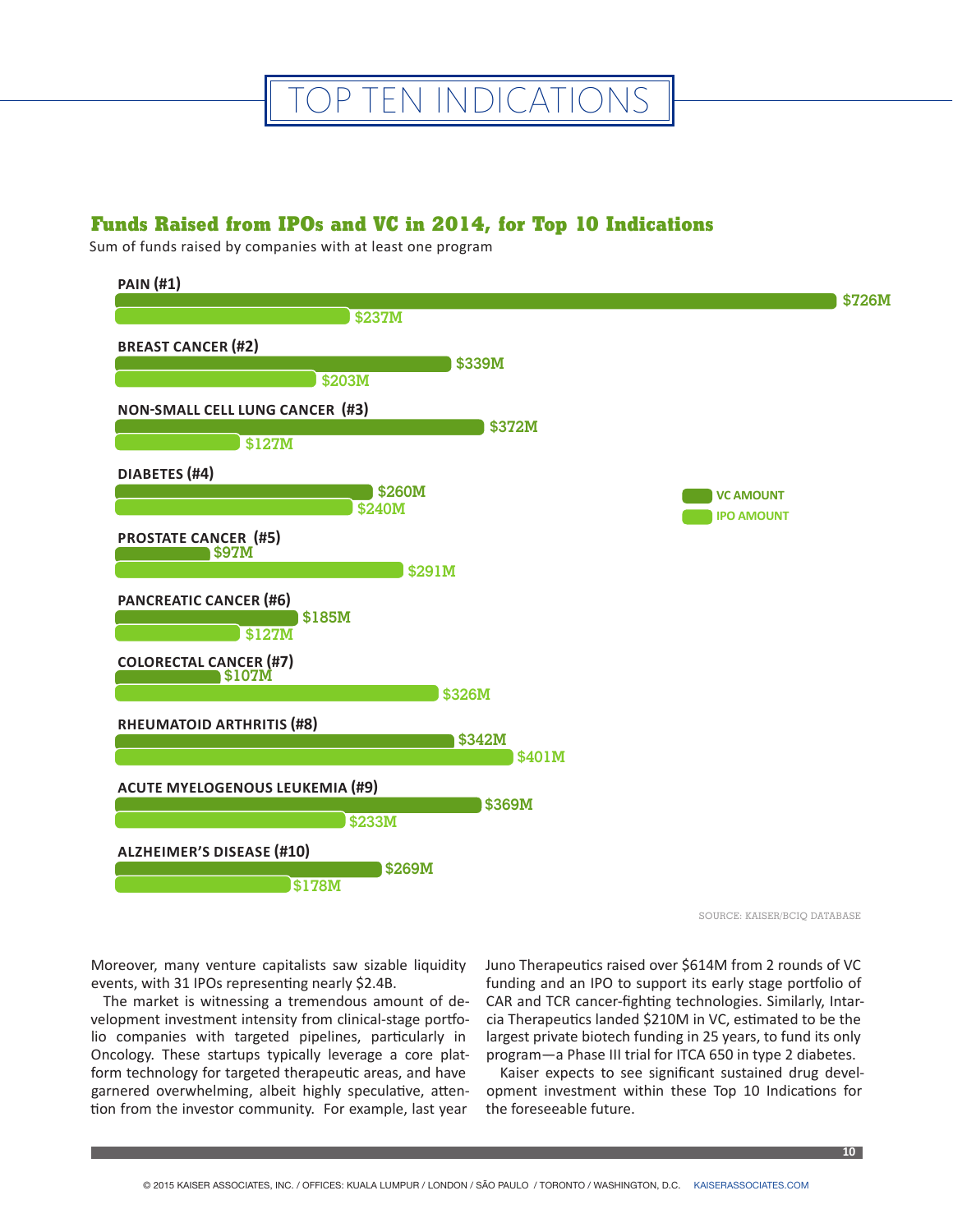

PROGRAM **2014** HIGHLIGHTS



225 **Companies with Programs for Emerging Orphans**



14 **Companies Raised VC Funding**

278 **Drug Programs**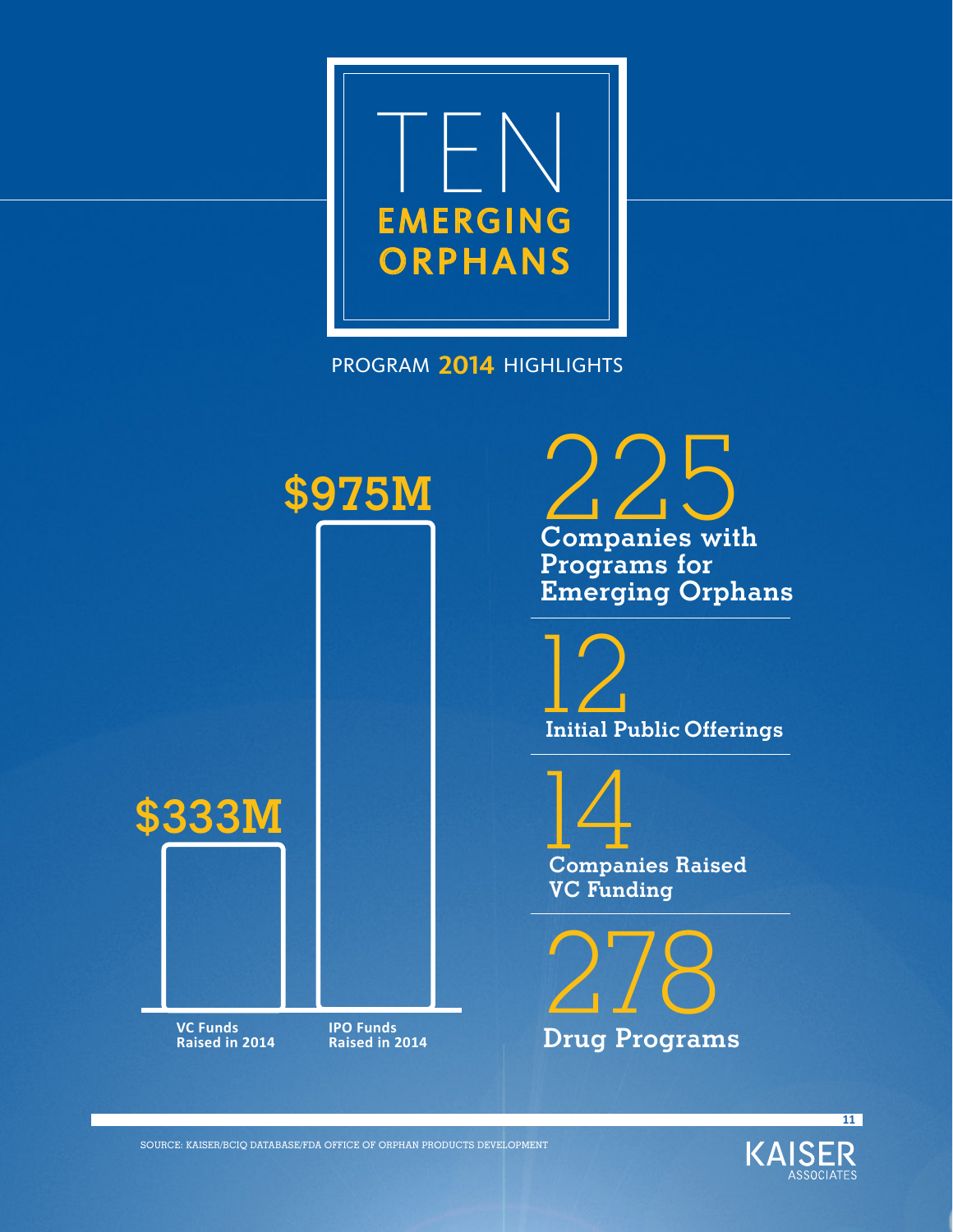### EN EMERGING ORPHANS

### **Late Stage Pipelines for 10 Emerging Orphan Indications, by Phase**



SOURCE: KAISER/BCIQ DATABASE/FDA OFFICE OF ORPHAN PRODUCTS DEVELOPMENT

### Over the past several years, the pharmaceutical market has seen<br>a tidal shift in the interest from big industry players to pursue<br>drugs for orphan diseases and disorders. Orphan designations<br>not only offer financial and re a tidal shift in the interest from big industry players to pursue drugs for orphan diseases and disorders. Orphan designations

not only offer financial and regulatory incentives, but they often represent lucrative opportunities to address some of the world's most debilitating diseases. Given this trend, it is not surprising that indications for orphan diseases are well represented in the Hot Indications List.

Kaiser's list of 10 Emerging Orphans focuses on *rare* diseases that meet the FDA prevalence threshold of 200,000 affected persons in the US, as well as *neglected tropical* diseases that affect large, often under-resourced populations outside the US. All indications included in this group have ongoing programs that have been given orphan designation by the FDA in the past few years. Oncology indications have been excluded from the 10 Emerging Orphans due to their strong representation in other sections of this analysis.

Closely related to Oncology, **graft-versus-host disease** 

**(GvHD) (#38)** is the highest ranking non-Oncology orphan indication. GvHD drug development has benefitted from recent scientific research focused on blood-borne cancers and the large financial investments this field has received. For example, Bellicum Pharmaceuticals raised \$230M from two VC rounds and an IPO last year to support its 3 clinical-stage programs, 2 of which focus on GvHD risk mitigation. Kymab raised \$40M in venture financing to fund its extensive early-stage Immunology and Oncology pipeline, including an anti-OX40L monoclonal antibody candidate for GvHD. Jazz Pharmaceuticals soon expects to announce the results of its Phase III European trials for *Leukotac*®, which is being developed for steroid refractory acute GvHD.

Pulmonology-related diseases also rank quite high amongst non-Oncology orphans, attributed to high-value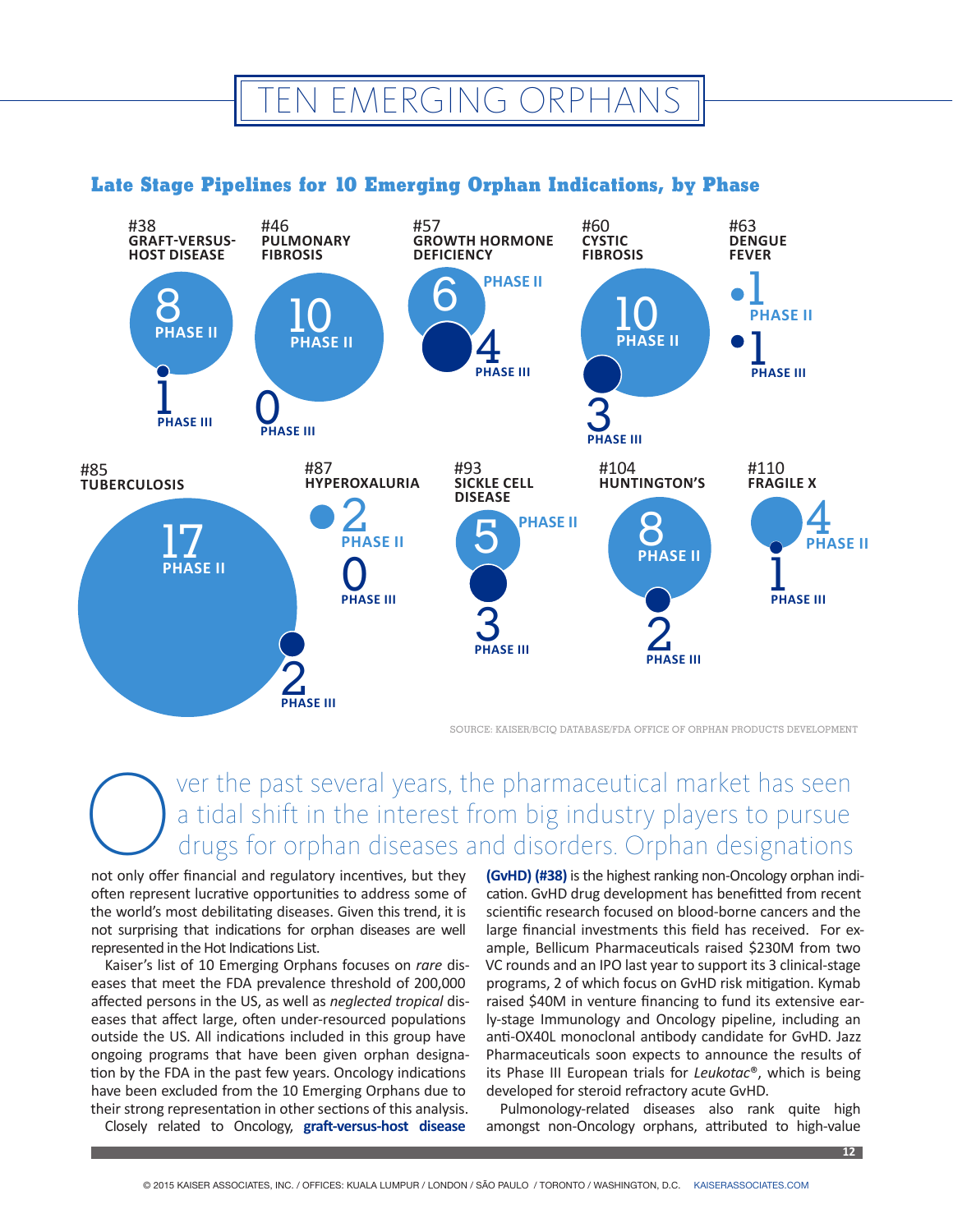### TEN EMERGING ORPHANS

### **Funds Raised from IPOs and VC in 2014, for Emerging Orphan Indications**

Sum of funds raised by companies with at least one program



#### **FRAGILE X (#110) \$0M \$45M**

IPOs and strong Phase II pipelines for both **pulmonary fibrosis (#46)** and **cystic fibrosis (CF) (#60)**. Cystic fibrosis in particular may be better classified as a "re-emerging" orphan disease, as both *Pulmozyme*® (Genentech) and tobramycin were early beneficiaries of the Orphan Drug Act of 1983 and offered significant advancements in the treatment of CF. This trend of innovation in CF therapies continues today, led by Vertex Pharmaceuticals with two late-stage programs, and PTC Therapeutics with *Translarna*® in Phase III trials. Nivalis Therapeutics (formerly N30 Pharmaceuticals) is an intriguing clinical-stage company with four early-stage small molecule candidates, all in development for cystic fibrosis. The company raised \$30M in VC funding in 2014, and recently held an IPO in June 2015 worth nearly \$89M.

hormone deficiency. Emmaus Life Sciences and Mast Therapeutics are companies dedicated to **sickle cell disease (#93)**, and have Phase III candidates that are likely to compete with Daichii Sankyo's *Effient*® (also in Phase III), as well as GlycoMimetic's phase II rivipansel. **Huntington's disease (HD) (#104)** is garnering notable

investment intensity, largely due to increased public awareness driven by patient advocacy efforts. Auspex Pharmaceuticals' (recently acquired by Teva) lead candidate, a small molecule VMAT2 inhibitor, is in Phase III trials for chorea associated with Huntington's disease, and earned it \$35M in private funding in 2014 prior to an IPO worth nearly \$97M. Pfizer is developing an orphan-designated treatment for HD, a PDE10 inhibitor in Phase II trials. The **fragile X syndrome (#110)** pipeline is comprised of a similar mix of companies on a smaller scale. Seaside Therapeutics leads the way with two late-stage candidates that have been granted orphan status by the FDA, including the only Phase III program for fragile X.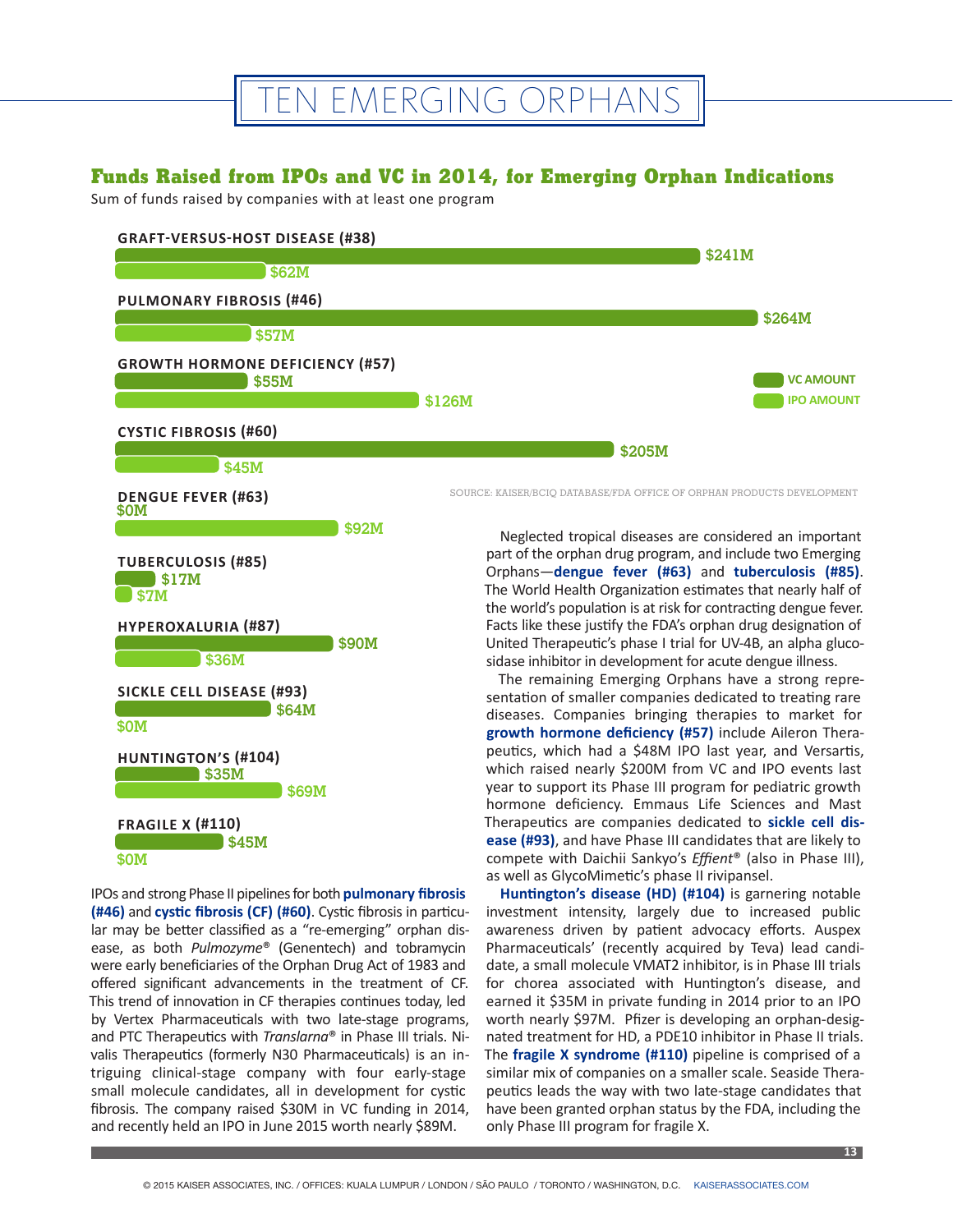

PROGRAM **2014** HIGHLIGHTS (# OF 21) INDICATES TA RANK



**\$1.5B** (#1 of 21)

2014 Cumulative VC Funding

2014 Cumulative IPO Amount

### **INDICATIONS IN TOP 100:**

Breast cancer (#2) Non-small cell lung cancer (#3) Prostate cancer (#5) Pancreatic cancer (#6) Colorectal cancer (#7) Acute myelogenous leukemia (#9) Liver cancer (#11) Non-Hodgkin's lymphoma (#13) Ovarian cancer (#20)

Acute lymphoblastic leukemia (#22) Brain cancer (#23) Chronic lymphocytic leukemia (#24) Multiple myeloma (#25) Melanoma (#26) Neuroendocrine tumors (#32) B-cell lymphoma (#37) Gastric cancer (#40) Head and neck cancer (#41)

070 **COMPANIES** (#1 of 21)

319,352 **PUBLICATIONS** (#1 of 21)

1,295 **PHASE II &III PROGRAMS** (#1 of 21)

> Renal cancer (#42) Gastrointestinal stromal cancer (#54) Small cell lung cancer (#61) Cutaneous T-cell lymphoma (#65) Chronic myelogenous leukemia (#70) Thyroid cancer (#84) Bladder cancer (#89) Cervical cancer (#99)



**14**

SOURCE: KAISER/BCIQ DATABASE/PUBMED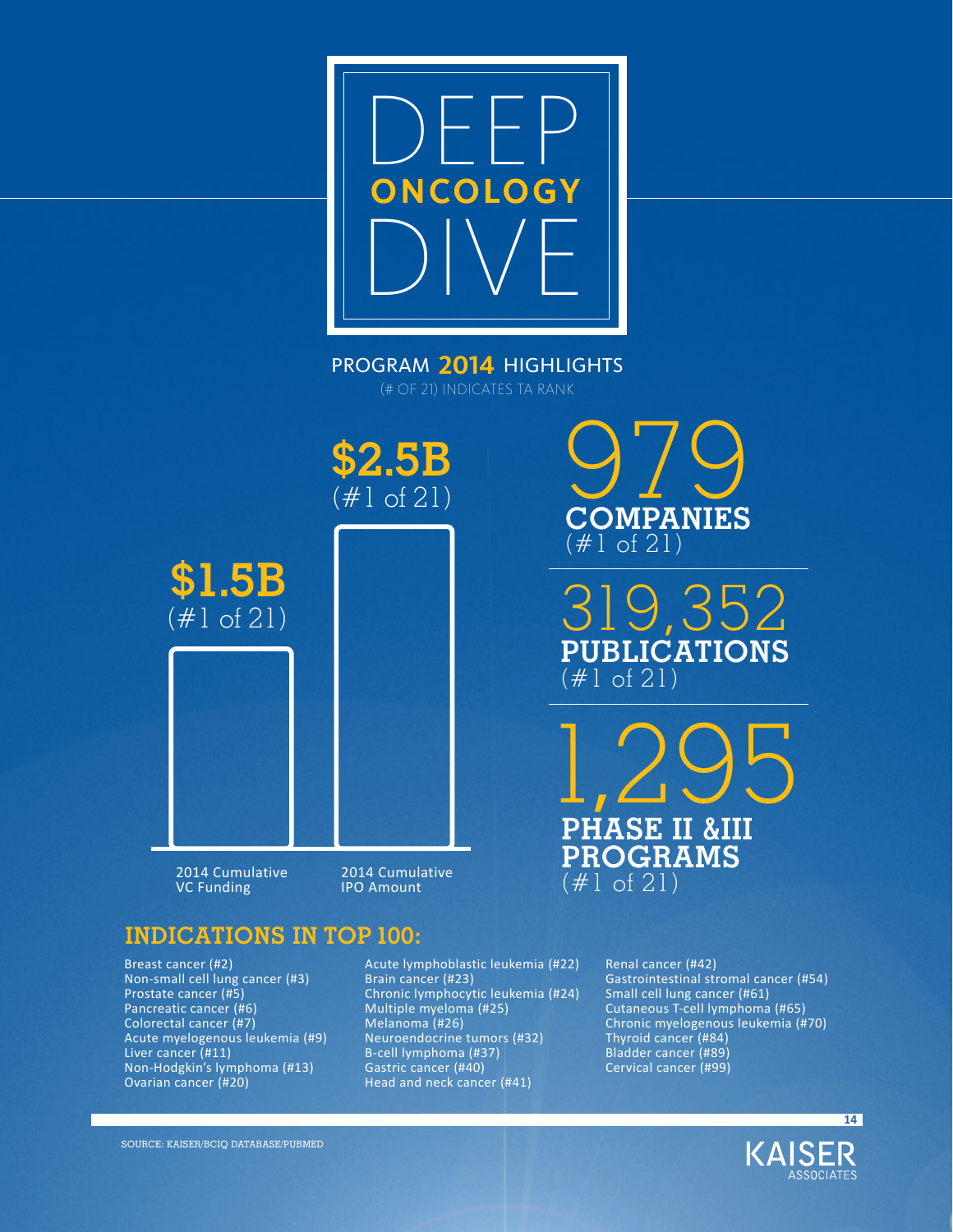### **TERAPEUTIC AREA SPOTLIGHT**

### **ONCOLOGY**

### Cancer conditions. Oncology ranks first by a wide margin<br>in the Therapeutic Area Rankings, and has 26 Hot<br>Indications within the Top 100, including 6 of the top Industry investment in Oncology tends to focus on the cancer conditions. Oncology ranks first by a wide margin in the Therapeutic Area Rankings, and has 26 Hot

Indications within the Top 100, including 6 of the top 10 indications.

Oncology leads all other TAs in every category, including a number of development programs; number of companies; VC & IPO funding; and number of publications—indicating it is at the center of incredible commercial *and* academic interest. While Oncology is the focus of a significant amount of investment, the Oncology pipeline also shows a high level of duplication, with more than 20% of pipeline Oncology programs addressing one of just 8 potential targets (e.g., mTor, VEGF/VEGFR, PDGF, HER2, etc.).

Industry investment in Oncology tends to focus on the subset of potential targets that have been validated with clinical data. Companies developing drugs against these targets benefit from some level of clinical de-risking, however, they face the challenge of "differentiation risk." The companies best equipped to overcome differentiation risk are those with the scale and resources to invest in additional studies and indications to drive better product labels over time. The industry focus on a limited number of targets also leaves broad white space opportunities further afield for companies with a greater appetite for risk.

#### **Number of Programs by Stage of Development**



SOURCE: KAISEB/BCIO DATABASE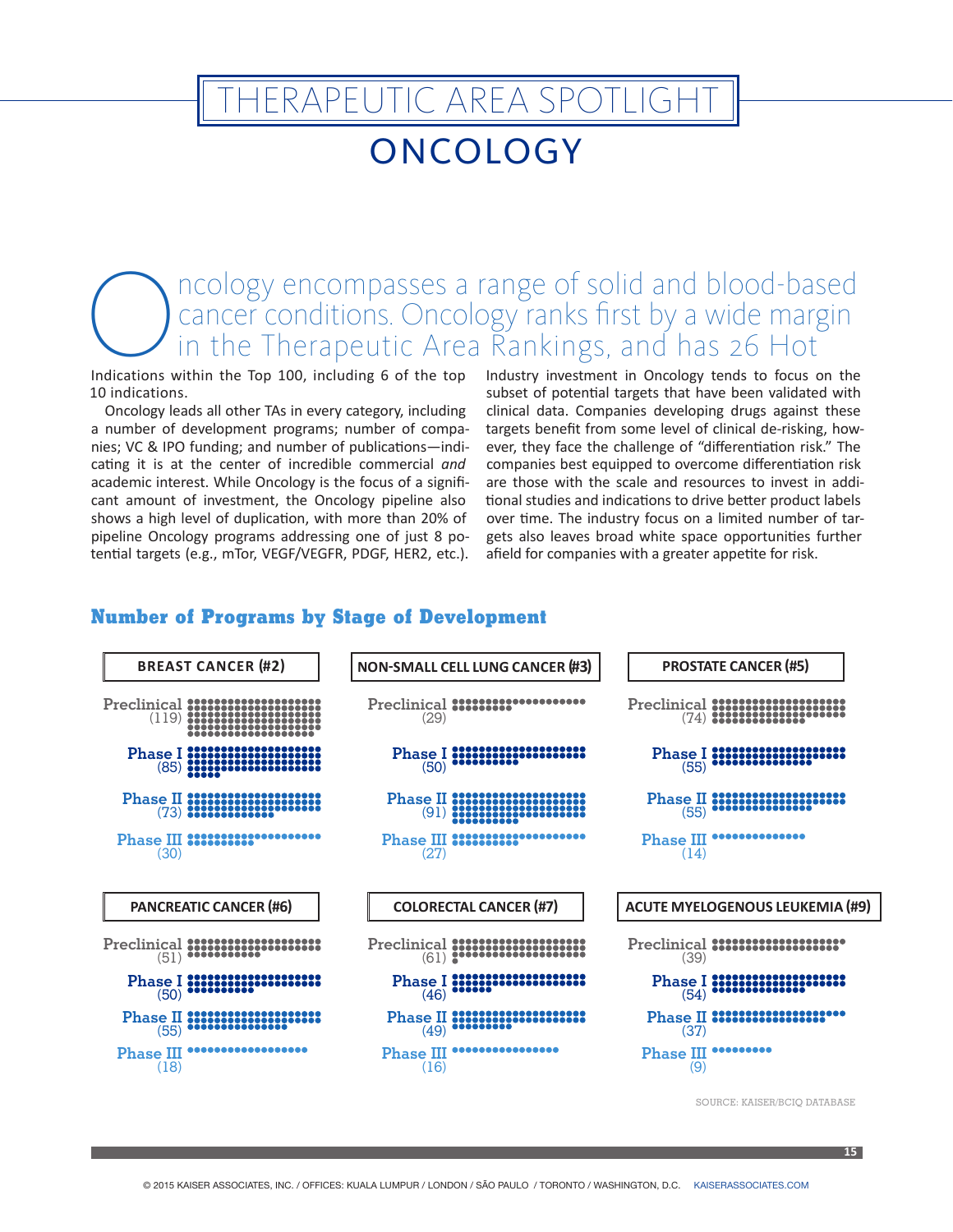# THERAPEUTIC AREA SPOTLIGHT

### **ONCOLOGY**

#### **Funds Raised from IPOs and VC in 2014, by Indication**

Sum of funds raised by companies with at least one program



SOURCE: KAISER/BCIQ DATABASE

The hottest area of research in Oncology at the moment is the field of cancer immunotherapy—the use of the body's immune system to fight tumors. Cancer immunotherapy treatments fall into four broad categories: checkpoint inhibitors, TNF receptor agonists, cell therapies, and cancer vaccines. Several companies leading the charge in cancer immunotherapy were involved in notable 2014 funding events. Juno Therapeutics was involved in one of the largest Oncology-related IPOs in 2014, at \$265M. Juno focuses on the cell therapy approach to cancer immunotherapy, with clinical and preclinical programs targeting **non-small cell lung cancer (#3), acute myelogenous leukemia (#9)**, **non-Hodgkin's lymphoma (#13)**, **acute lymphoblastic leukemia (#23)**, and **B-cell lymphoma (#37)**. More recently, Juno struck a \$1B deal with Celgene in June 2015 to partner on cancer and autoimmune research and drug development. The top Oncology indications identified by Kaiser correlate well with the largest cancer conditions (based on global incidence). Companies investing in Oncology hope to develop innovative and clinically differentiated treatments to gain access to the largest cancer patient populations. High disease severity and significant unmet need offer attractive pricing dynamics, even in the largest Oncology indications. With innovator companies retaining significant pricing power (for now) in the largest mass-market cancer indications, there is less incentive for these companies to invest in developing treatments for less-prevalent cancers.

The recent acquisition of Pharmacyclics by AbbVie provides an excellent example of market dynamics in Oncology today. AbbVie paid approximately \$21B for a company with one approved \$500M drug (for which it splits the revenue with J&J) and 2 Phase II programs in development. Many would argue that AbbVie drastically overpaid for this company, although given *Imbruvica's*® record-setting number of Breakthrough designations, its approval for **mantle cell lymphoma (#196)** based on Phase II data, and its impressive pipeline of Oncology indications, AbbVie and its supporters believe this is a bet worth taking.

Overall, Oncology emerges as the most heavily-competed therapeutic area, with a strong industry pipeline and small-player landscape supported by industry-leading VC and IPO investment. Many feel that Oncology is beginning to resemble a "gold rush," with a surplus of available capital chasing after every hot new opportunity until valuations bear little resemblance to reality of a company's pipeline. New technologies, such as immuno-oncology treatments, offer the potential to truly revolutionize patient outcomes. However, increasing payer and government pushback on pricing will demand a compelling "value story" in order to drive desired pricing. Oncology is a therapeutic area that almost every big player feels they have to be in. However, the potential pitfalls are as challenging as the potential rewards are large.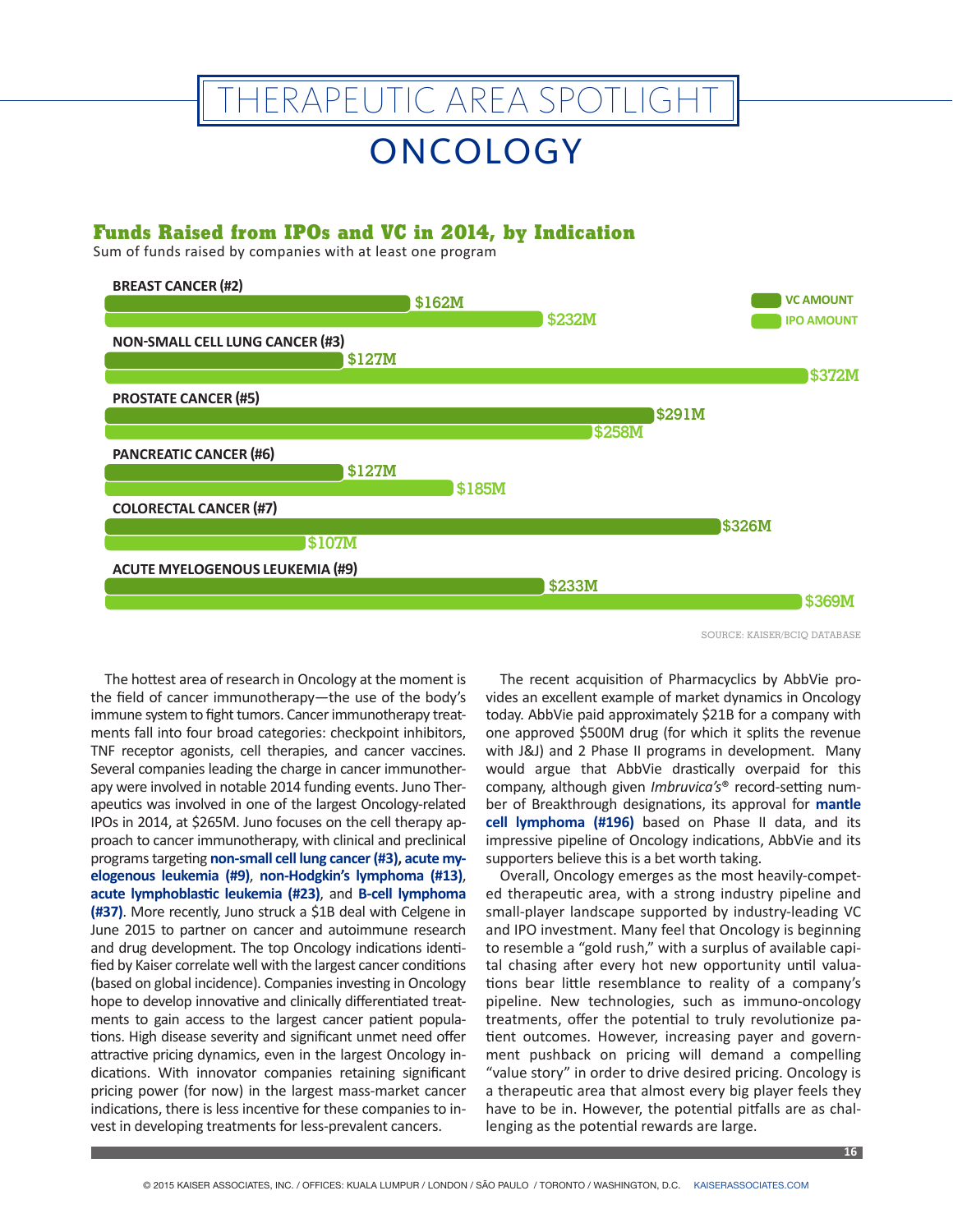DEEP NEUROLOGY DIVE

PROGRAM **2014** HIGHLIGHTS (# OF 21) INDICATES TA RANK



618 **COMPANIES** (#2 of 21)

102,507 **PUBLICATIONS** (#3 of 21)





Alzheimer's disease (#10) Parkinson's disease (#39) Epilepsy (#52) Cognitive dysfunction (#73) Stroke (#90) Diabetic neuropathy (#94)



**17**

**\$390M** (#6 of 21)



2014 Cumulative VC Funding

2014 Cumulative IPO Amount

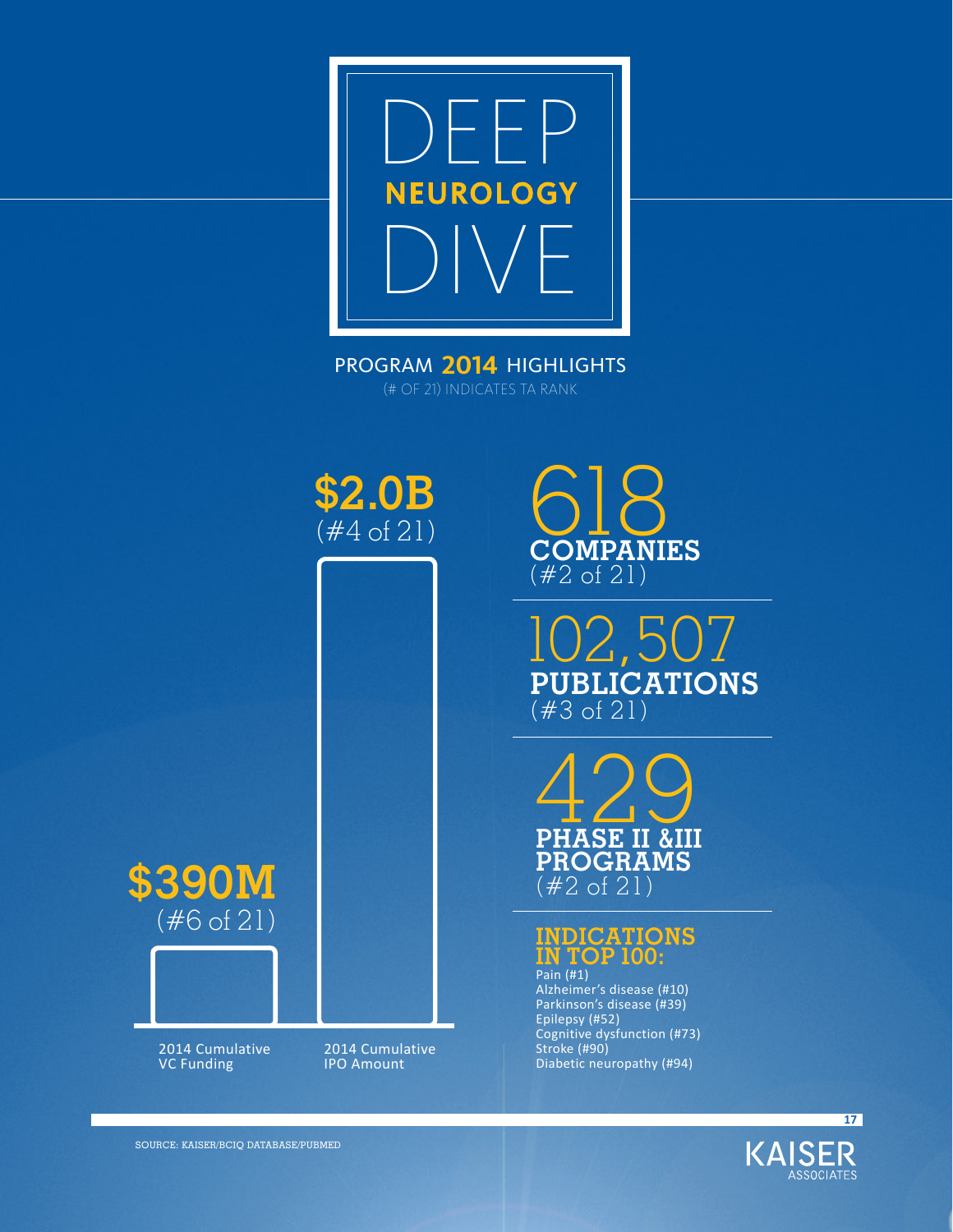# NEUROLOGY **TERAPEUTIC AREA SPOTLIGHT**

eurology encompasses a range of common CNS conditions, including<br>top ranked **pain (#1), Alzheimer's disease (#10)**, and **epilepsy (#52)**<br>as well as less prevalent indications like **neuralgia (#102)** and<br>Huntington's diseas top ranked **pain (#1), Alzheimer's disease (#10)**, and **epilepsy (#52)**, as well as less prevalent indications like **neuralgia (#102)** and

**Huntington's disease (#104)**. This TA would be even larger with the inclusion of **multiple sclerosis (#17).** MS can be classified as a Neurological disorder or an Autoimmune disorder; for the purposes of this analysis, we have placed it in Autoimmune. Neurology ranks third overall in the Therapeutic Area Rankings, and offers an attractive mix of highly-prevalent conditions with significant unmet need and smaller orphan conditions offering substantial pricing power for truly effective therapeutics. Based on this opportunity landscape, Kaiser expects continued strong investment in this therapeutic area despite widespread generic utilization and a challenging development environment.

Neurology's ranking is driven largely by its sizeable industry pipeline, especially for Phase II and III programs. Relatively low VC funding reduces Neurology's overall score compared to Endocrine and Infectious Disease, but also indicates a large potential opportunity for future VC-driven investment in early-stage Neurology pipeline programs.

Generic erosion of several major branded pain drugs (e.g., *Celebrex®*, *Lyrica®*, and *Cymbalta®*) is expected to drive nearterm stagnation and decline of the pain therapeutic market. Further out, the pain pipeline programs drawing the greatest attention include mirogabalin, a Phase III asset under development by Daiichi Sankyo, and tanezumab, a Phase III asset under development by Pfizer and Eli Lilly. Tanezumab, an anti-NGF antibody, is generating particular excitement by patients and physicians as potentially one of the first biologic pain therapies. Although the class of anti-NGF antibodies was previously pulled from development by the FDA in 2011 due to safety concerns, Pfizer and Eli Lilly were recently able to provide preclinical data indicating that tanezumab is not subject to the same safety risk, clearing the way for these companies to advance the product through the development

#### **Number of Programs by Stage of Development**

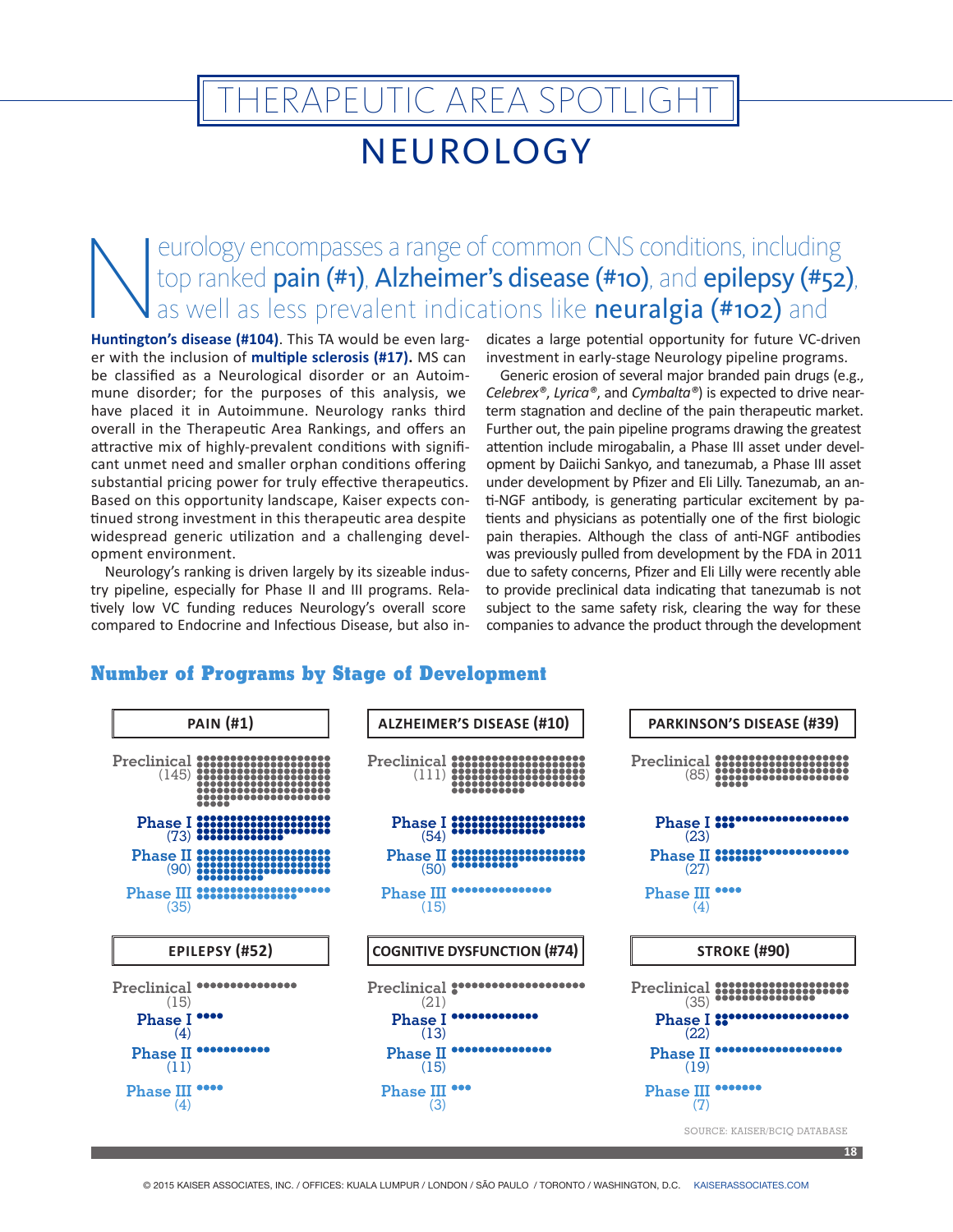# HERAPEUTIC AREA SPOTLIGHT

### NEUROLOGY

#### **Funds Raised from IPOs and VC in 2014, by Indication**

Sum of funds raised by companies with at least one program



SOURCE: KAISER/BCIQ DATABASE

pathway. 2014 VC funding in Neurology was somewhat concentrated, with four companies accounting for almost 70% of total 2014 funding. Companies at the top of the Neurology 2014 VC funding list include Spinifex, with Phase II programs in **diabetic neuropathy (#94)**, neuralgia, and pain, and Annexon Bioscience, with a preclinical program in Huntington's disease. Spinifex has recently been acquired by Novartis, while Annexon remains independent.

2014 IPO funding was more widely distributed among a broader set of companies—27 companies with Neurology programs went public in 2014. The Neurology IPO landscape clearly demonstrates investors' appetite for companies investing in major categories that are expected to grow as populations age across major markets. Top 2014 Neurology IPOs included Sage Therapeutics, with programs in preclinicals through Phase II, including **epilepsy (#52)**, **essential tremor (#547)**, as well as Auspex Pharmaceuticals (since then acquired by Teva), with preclinical through Phase III programs including pain, **Parkinson's disease (#39)**, and Huntington's disease. One notable 2015 funding event is the Axovant IPO. At \$315M, it is the largest biotech IPO ever, based on amount of capital raised. Axovant is a single-product company, working to commercialize a castoff Alzheimer's product originated by GSK. The Axovant IPO is emblematic of the intense investment in Alzheimer's disease, including some of the biggest companies competing in Neurology. Success in Alzheimer's

drug development has been elusive, as recent disappointing readouts from Biogen, Eli Lilly, and Roche have cast further doubt on the hypothesized "amyloid plaque" mechanism for Alzheimer's treatment. As the industry retrenches from this setback, focus is likely to shift to drugs targeting specific Alzheimer's symptoms, rather than disease-modification treatments. However, the market potential for a truly effective disease-modifying Alzheimer's treatment dictates that companies will continue to pursue these drugs. Eli Lilly, Roche, Merck, Johnson & Johnson, and a number of other companies continue to work on plaque-clearing medications.

Increasing genericization of the largest Neurology disease areas, such as pain management, demands meaningful innovation and differentiation on safety and efficacy to drive premium pricing and reimbursement. Clinical challenges, such as poorly defined drug targets and a lack of reliable biomarkers for many CNS diseases (including Alzheimer's disease), increase development risk and drive a high rate of late-stage failures in this therapeutic area.

Overall, Neurology emerges as a highly competitive therapeutic area with a strong industry pipeline and small-player landscape despite relatively low VC and IPO funding. Investment in Hot Indications in Neurology, particularly pain, Alzheimer's, and Parkinson's, is already intense and likely to continue to grow over time.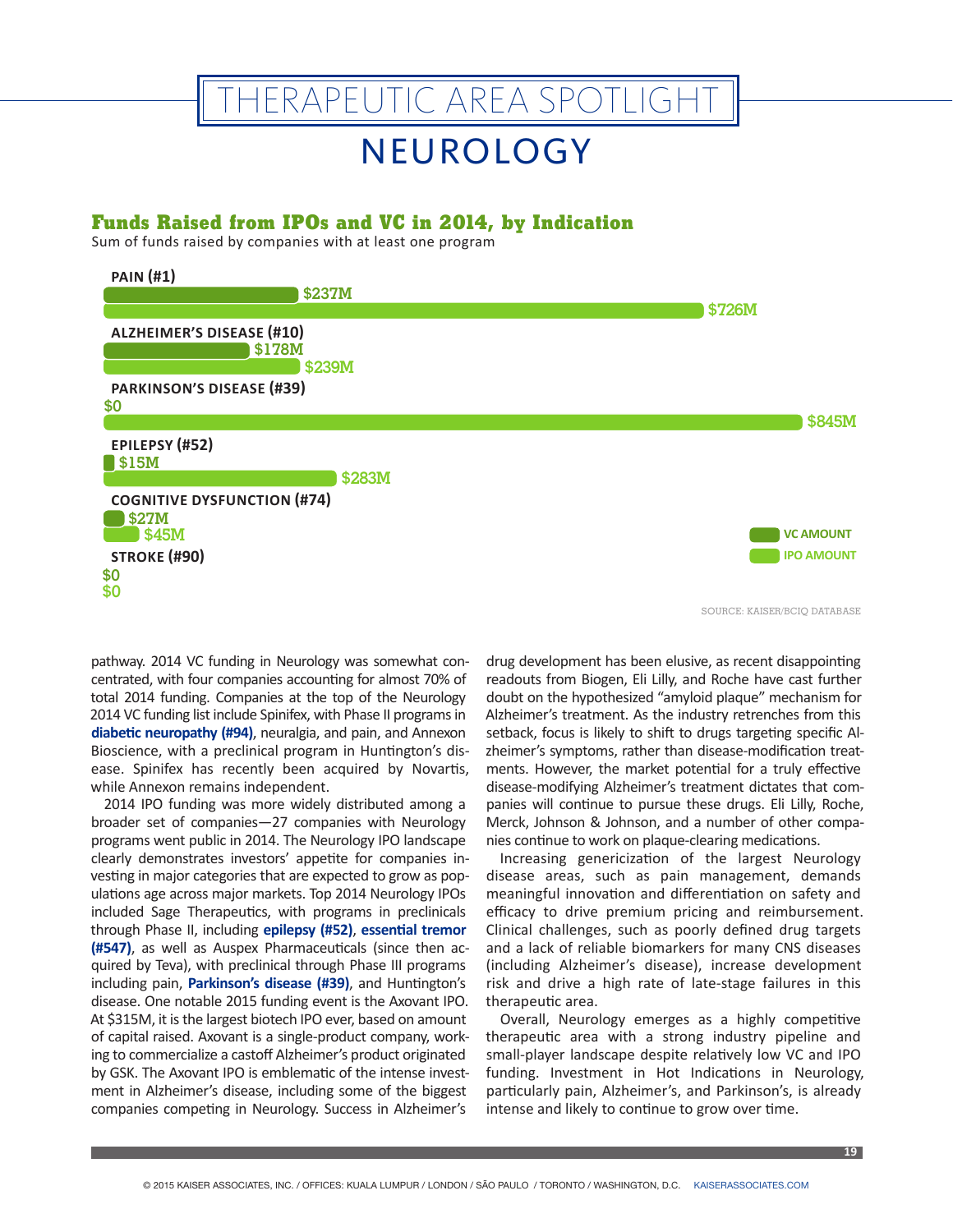

PROGRAM **2014** HIGHLIGHTS (# OF 21) INDICATES TA RANK



**\$434M** (#7 of 21)

> 2014 Cumulative VC Funding

2014 Cumulative IPO Amount

386 **COMPANIES** (#7 of 21)

22,775 **PUBLICATIONS**  $($  # 14 of 21)

136 **PHASE II &III PROGRAMS**  $($  #8 of 21)

### **INDICATIONS IN TOP 100:**

Age-related macular degeneration (#14) Diabetic macular edema (#31) Glaucoma (#50) Dry eye (#64) Diabetic retinopathy (#78)

> **KAISER ASSOCIATES**

**20**

SOURCE: KAISER/BCIQ DATABASE/PUBMED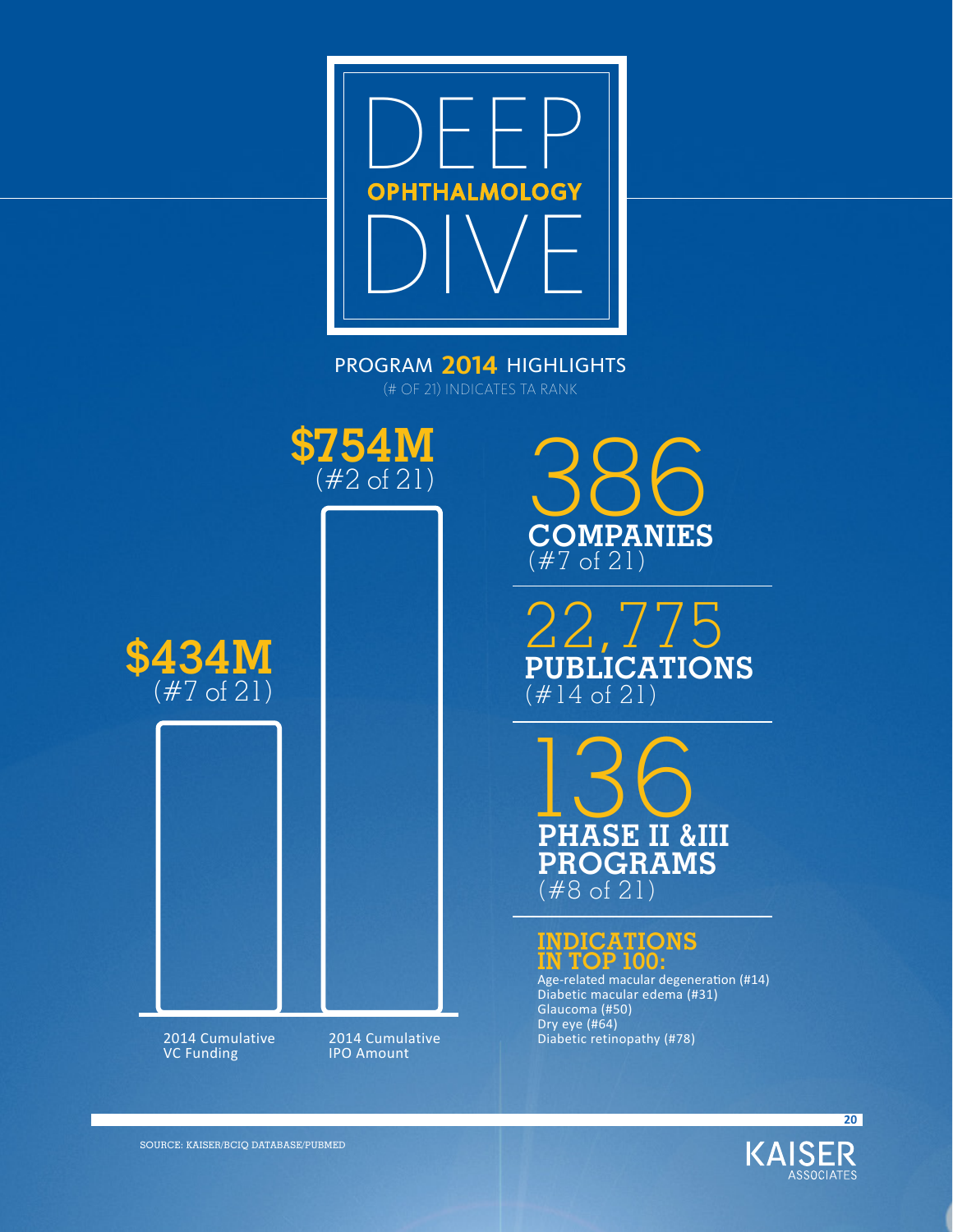# OPHTHALMOLOGY HERAPEUTIC AREA SPOTLIGHT

Ophthalmology, despite being a relatively smaller therapeutic<br>market, ranked fifth among all Therapeutic Areas in our inverse ment intensity index. Ophthalmology's high ranking was due market, ranked fifth among all Therapeutic Areas in our investment intensity index. Ophthalmology's high ranking was due in

large part to an extremely successful year in fund raising, particularly via IPO. All told, 10 companies with eye care development programs went public in 2014, and raised a total of \$754M in initial public offerings. Ophthalmology's total IPOs ranked second among all therapeutic areas, behind only Oncology. Ophthalmology also performed well in venture fundraising, with the TA's largest fundraising event going to PanOptica (\$45M Series B) for its topical anti-VEGF program.

From a development standpoint, two retina conditions **age-related macular degeneration (#14)** and **diabetic macular edema (DME) (#31)**—are driving the high investment levels in Ophthalmology. The success of anti-VEGF therapies *Lucentis®* (Genentech) and *Eyelea®* (Regeneron), which both surpass \$1B in worldwide sales, continues to attract a broad base of investors. More than 70 companies are pursuing AMD programs, which include both wet and dry / atrophic



### **Number of Programs by Stage of Development**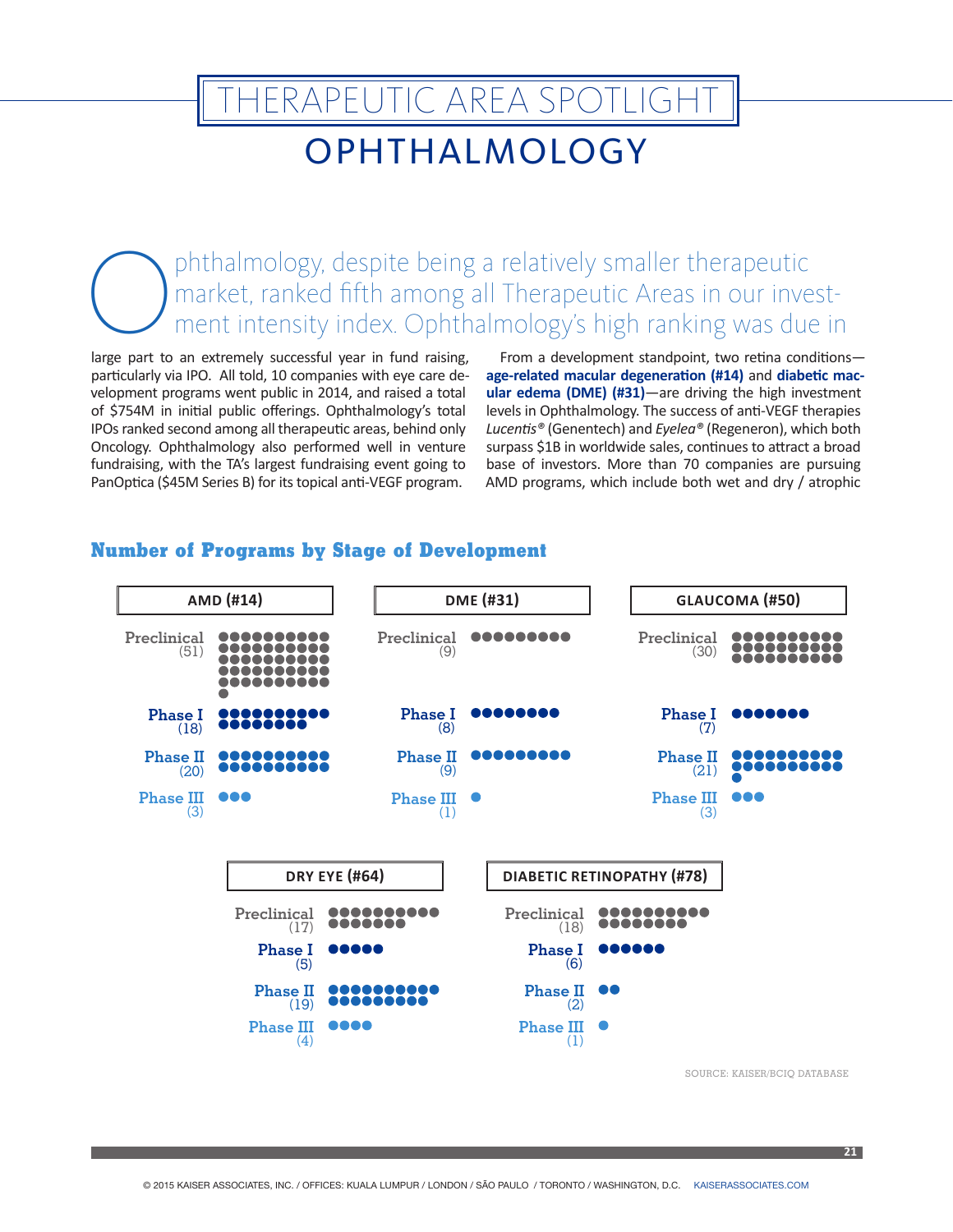# THERAPEUTIC AREA SPOTLIGHT

### OPHTHALMOLOGY

indication pursuits. New anti-VEGF treatments with longer durations and novel VEGF and PDGF combinations (including those from Ophthotech, Regeneron and Allergan) dominate the later stage pipeline. Many earlier stage programs are focused on dry / atrophic AMD, which is widely considered to be the next blockbuster category due to its high prevalence and unmet need.

Diabetic macular edema and **diabetic retinopathy (#78)**, together, account for over 50 preclinical and clinical stage programs. Due to the amount of investment in AMD and diabetic disorders, we expect the retina category to dominate innovation and growth in the next 10 years. We also expect the balance of power to become more distributed. Today, Genentech, Regeneron, Allergan, and Novartis Alcon dominate worldwide ophthalmic drug sales. Going forward, however, successful developmentstage companies will likely seek to "go it alone" due to greater access to capital and the relatively small commercial investment required to succeed with the concentrated group of retina specialists (less than 3,000) in the US.

Outside of retinal disorders, **glaucoma (#50)** continues to receive significant early and late-stage investment despite the genericization of first-line gold-standard *Xalatan®* (latanprost). The latest innovation in glaucoma appears more focused on new delivery platforms than new molecular entities. Drug companies are developing sustained release formulations of existing prostaglandin analogs (latanaprost, bimatoprost, and travoprost) in an effort to improve the traditionally poor patient compliance associated with eye drops. Outside of new delivery systems, Rho Kinase inhibitors represent the most anticipated emerging treatment in glaucoma.

**Dry eye (#64)***,* which has a notoriously difficult FDA approval pathway due to the requirement to meet sign and symptom endpoints, continues to see high development activity despite a long list of recent failures. Shire's *Lifitegrast®* seeks to become the first challenger to Allergan's \$1B+ *Restasis®*, expecting its FDA decision in October 2015. Regardless of approval or rejection, the FDA decision will be an important signal to the 30+ dry eye programs in development.

Overall, Ophthalmology continues to excite investors with the promise of emerging sight-saving therapies and new delivery systems. Although Ophthalmology may not sustain its high level of IPO and VC events, we expect the category to "fight above its weight" and continue its meaningful contribution to drug innovation in the coming years.

#### **Funds Raised from IPOs and VC in 2014, by Indication**

Sum of funds raised by companies with at least one program

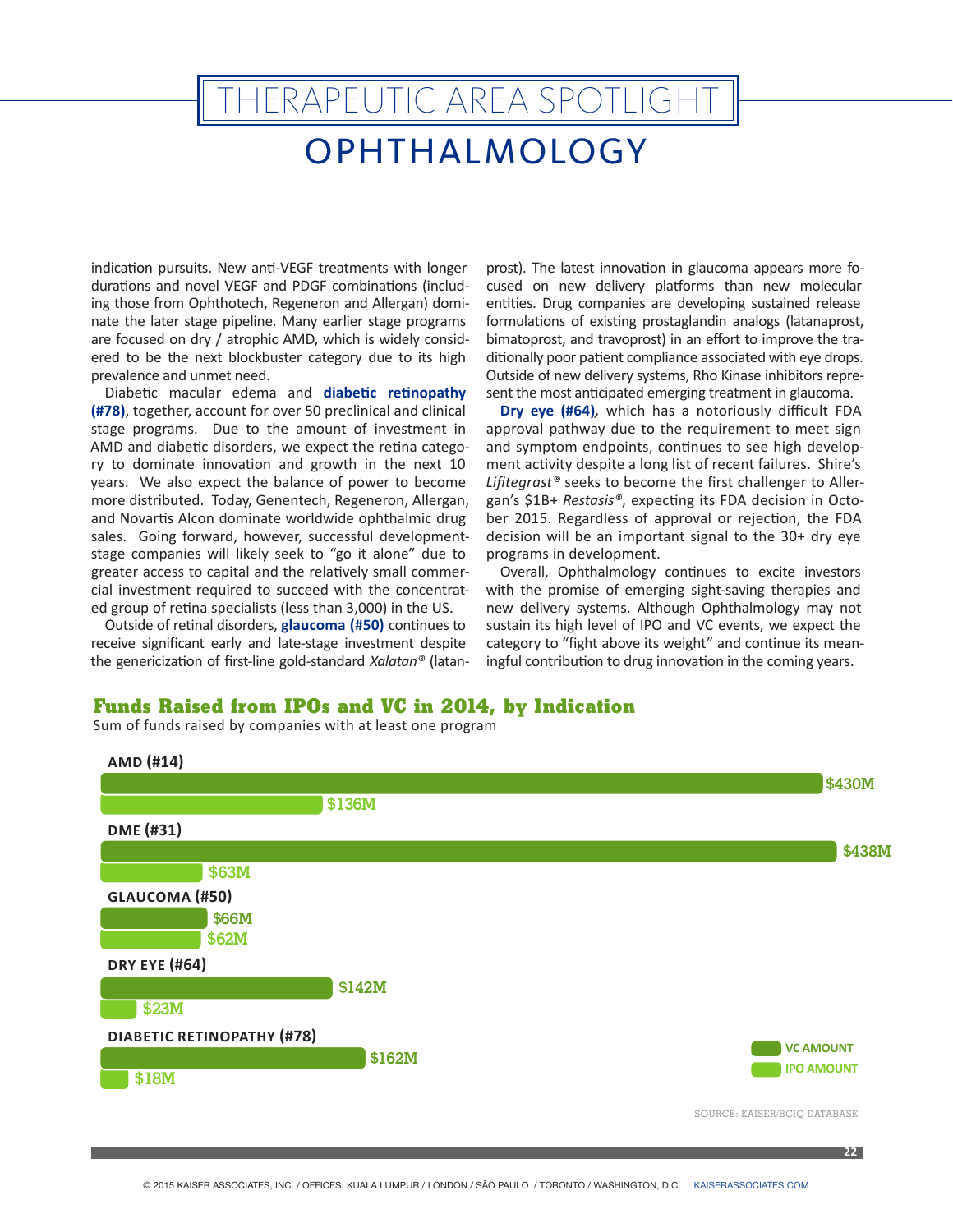

PROGRAM **2014** HIGHLIGHTS (# OF 21) INDICATES TA RANK



2014 Cumulative VC Funding

2014 Cumulative IPO Amount

205 **COMPANIES** (#9 of 21)

25,335 **PUBLICATIONS** (#13 of 21)

**170 PHASE II &III PROGRAMS** (#7 of 21)

### **INDICATIONS IN TOP 100:**

Ulcerative colitis (#26) Crohn's disease (#42) Irritable bowel syndrome (IBS) (#97)



**23**

SOURCE: KAISER/BCIQ DATABASE/PUBMED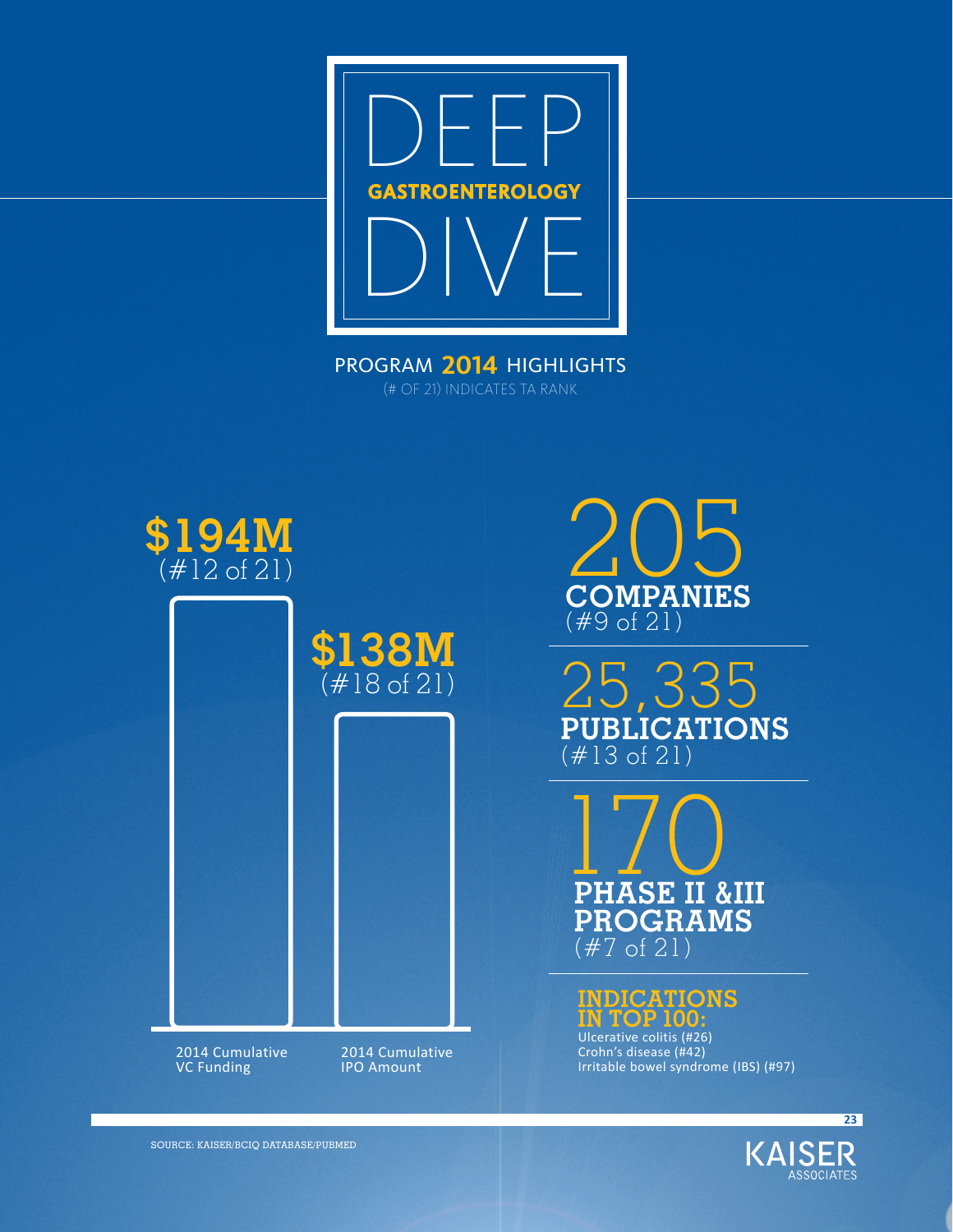# GASTROENTEROLOGY THERAPEUTIC AREA SPOTLIGHT

GI) ranks in the middle of the pack at ninth among<br>all Therapeutic Areas. The GI pipeline is comprised of drugs in devel-<br>opment for 30 indications, however only 3 indications are included<br>in the top 100: ulterative clitic all Therapeutic Areas. The GI pipeline is comprised of drugs in development for 30 indications, however only 3 indications are included

in the top 100: **ulcerative colitis (#27)**, **Crohn's disease (#43)**, and **irritable bowel syndrome (IBS) (#97)**. Kaiser expects drug development investment intensity to continue at a steady state for GI for the foreseeable future. Next-generation treatments for inflammatory bowel disease, such Roche's promising anti-adhesion molecule, etrolizumab, will continue to address the under-treated patient market, while of anti-TNF biosimilars will capture already well-treated patient populations.

Industry players entering GI markets tend to approach with one of two pipeline strategies—portfolios for autoimmune diseases, and portfolios addressing broader unmet needs in Gastroenterology. Pfizer leads the former group with several ongoing programs, including trials for *Xeljanz*® and other molecules to treat both ulcerative colitis and Crohn's disease, as well as a Phase II trial studying *Lyrica*® for IBS. In the latter group, Eli Lilly and Theravance Biopharma have promising GI pipelines, with late-stage

#### **Number of Programs by Stage of Development**

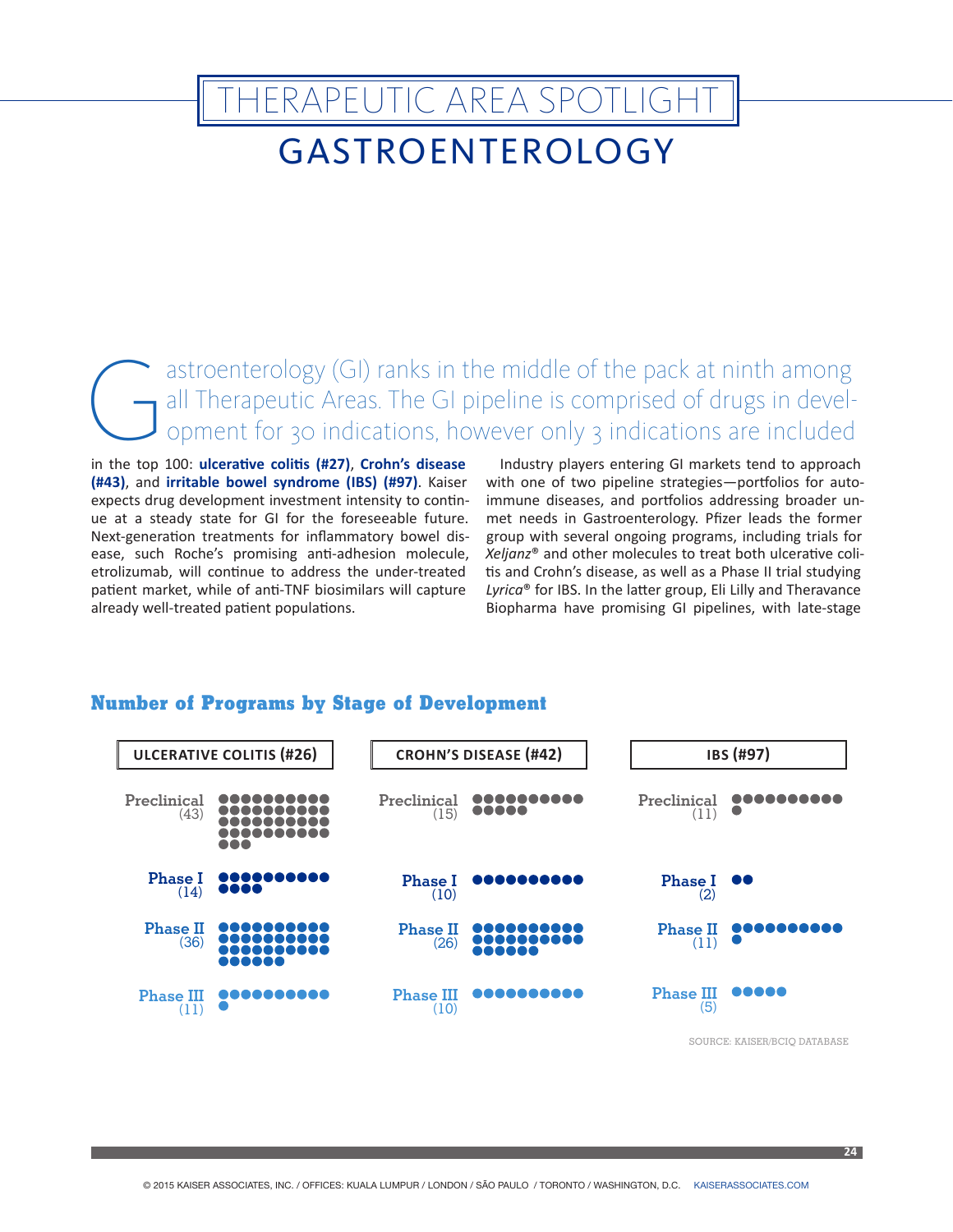# GASTROENTEROLOGY THERAPEUTIC AREA SPOTLIGHT

programs for opioid-induced **constipation (#173)** and other emerging indications.

Finally, there is a fairly low level of investor activity in Gastroenterology, reflected by the therapeutic area's rankings of 12<sup>th</sup> in venture capital and 18<sup>th</sup> in IPOs. Venture capital amounts raised in 2014 were fairly small, with the median series at ~\$14M. Most notably, Novimmune secured \$66M in series B funding to support its pipeline of monoclonal antibodies, including a CD3ε molecule in phase II development for Crohn's disease. Overall IPO activity was very low, with nearly half of the total amount for the TA raised by Ardelyx's IPO of \$60M.

The company has a Phase III trial of *Tenapanor*® (NHE3 inhibitor) for constipation-predominant IBS, as well as early-stage studies in ulcerative colitis and Crohn's disease for their TGR5 agonist candidate.

Overall, Gastroenterology is garnering less investment from companies and investors than it did a decade ago, when drugs for disorders like **GERD (#225)** and **dyspepsia (#266)** dominated commercial activities. Following the successes of biologic treatments for Crohn's disease, ulcerative colitis appears to be eliciting the most investment intensity, making an already competitive market even more competitive.

#### **Funds Raised from IPOs and VC in 2014, by Indication**

Sum of funds raised by companies with at least one program



SOURCE: KAISER/BCIQ DATABASE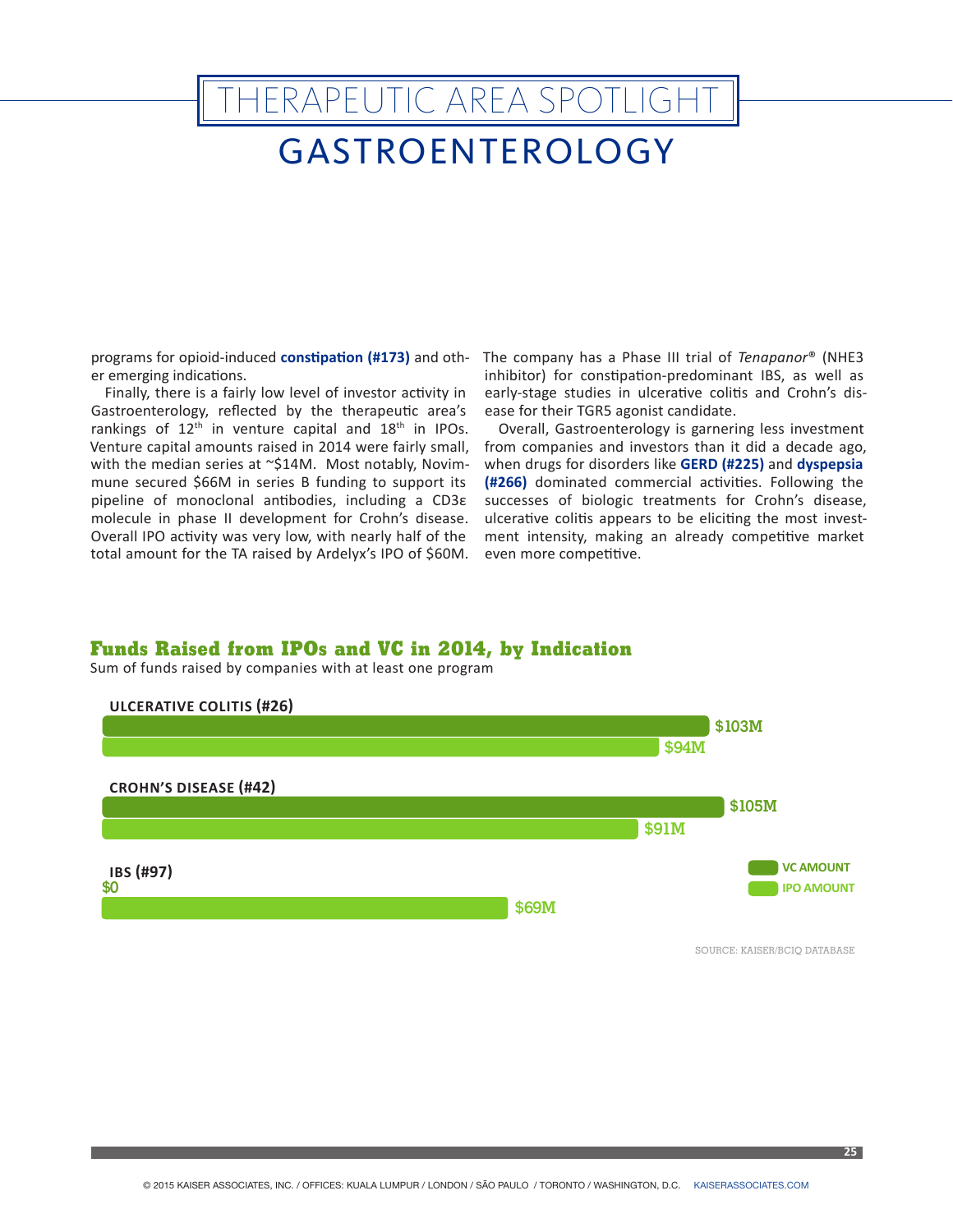### **METHODOLOGY**

### $\bigwedge$ aiser Associates' methodology is designed to assess investment intensity of drug development for each indication through a comprehensive and balanced analysis of the key drivers and metrics.

Our Hot Indications analysis framework considers the volume of ongoing scientific investigation, as well as the types of companies and level of funding supporting these trials. Kaiser's analysis evaluated 12,101 drug programs ongoing in 2014, categorized them into 582 unique indications, and compared available data for these indications across 3 main criteria:

#### **1. PIPELINE SCORE**

The Pipeline Score measures the overall level of drug development activity for an indication. The score gives greater value to later-stage programs, higher volumes of programs overall, and indications with greater numbers of companies with programs.

#### **2. R&D FUNDING**

R&D Funding estimates the availability of financing to support the development of each drug program to its reasonable endpoint. For some programs, this endpoint will be FDA approval, while for others it will be discontinuation in preclinicals or Phase I.

The score measures availability of funds and willingness to invest based on 2 main inputs for each indication. First, the R&D Funding Score quantifies the historical track record of sponsor companies, based on the number of drugs each company has successfully developed. Second, the score measures initial public offering and venture capital investment fundraising activity in 2014 for each indication, with the expectation that the financing from such events will be major contributors in supporting ongoing R&D programs.

#### **3. ACADEMIC FOCUS**

Academic Focus measures the overall publication activity for each indication, based on the absolute number and the one-year change in publications citing the indication for the evaluation period.

#### **Hot Indications Ranking**

For each of the 582 indications, the overall ranking score is calculated by a weighted average of Pipeline Score (50%), R&D Funding (40%) and Academic Focus (10%). Throughout this analysis, the rank number from the final Hot Indications List is denoted in parentheses immediately following first mention of the indication in each section.

#### **Therapeutic Areas & Ranking**

The Therapeutic Area Ranking is an index of R&D investment intensity that synthesizes and normalizes the Hot Indications Ranking scores for all indications within a Therapeutic Area.

Each indication is categorized into one of 21 TAs, which include 20 major fields of medicine and an "Other" group. The assignment of indications into TA plays a meaningful role in the Therapeutic Area Ranking. In general, indications are categorized based on the medical specialty most likely to treat patients with a disease or disorder.

Systemic diseases, such as automimmune disorders, or TAs representing a variety of medical specialties, such as Musculoskeletal, are grouped on a case-by-case basis. For example, Crohn's disease and ulcerative colitis are included in Gastroenterology rather than Autoimmune, whereas Multiple Sclerosis is included in Autoimmune due to the variety of symptoms it presents.

#### **Sources**

- BCIQ database, accessed May, 8 2015
- <sup>l</sup> FDA, *Novel New Drugs 2014 Summary*, January 2014
- FDA Office of Orphan Products Development
- <sup>l</sup> PubMed Health, US National Library of Medicine
- Company press releases and corporate websites